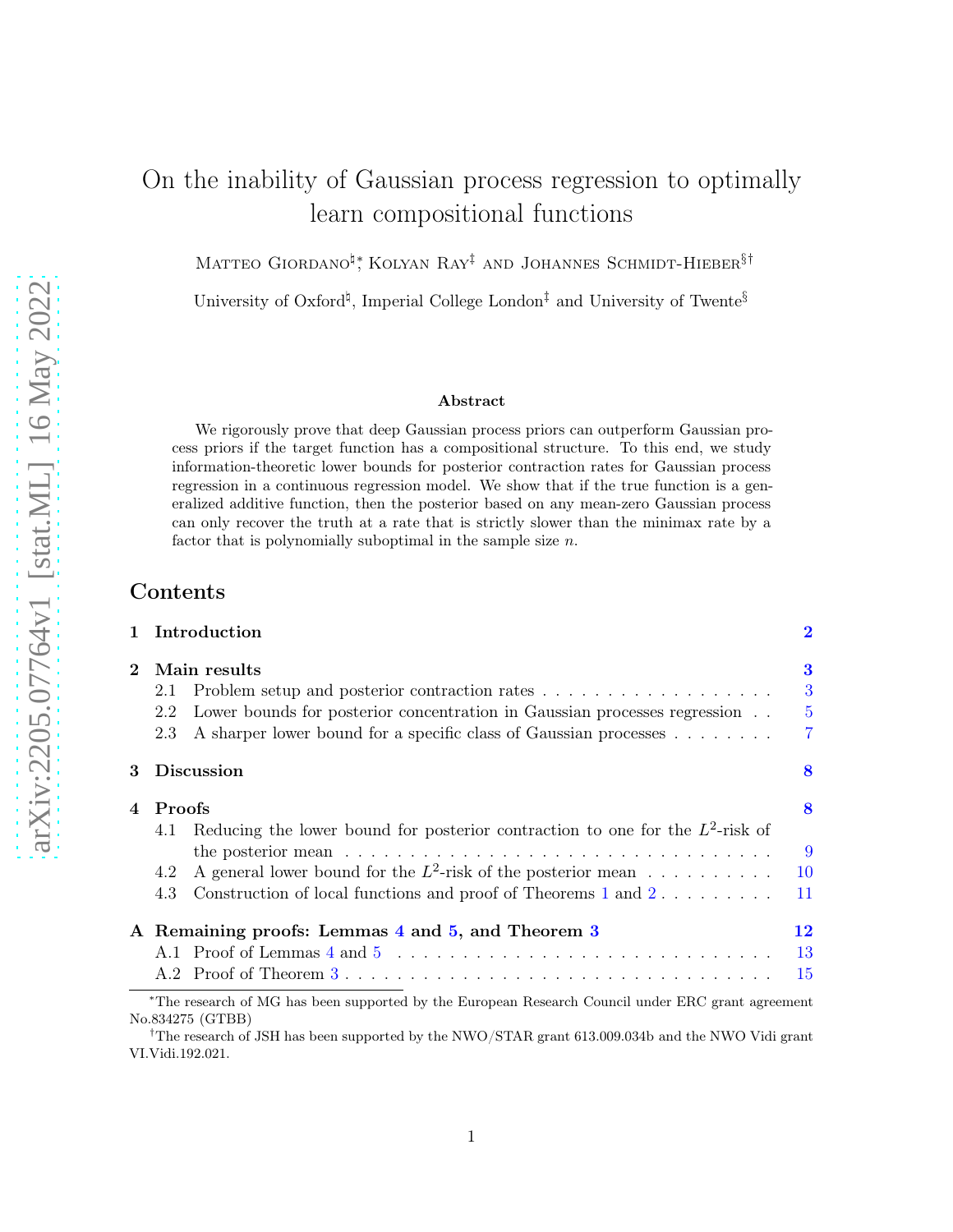|  | B An alternative proof of Theorems 1 and 2                                       | 15   |
|--|----------------------------------------------------------------------------------|------|
|  |                                                                                  |      |
|  | B.2 Minimax risk for linear estimators in the one-sparse Gaussian sequence model | - 18 |
|  |                                                                                  |      |
|  | C Background material                                                            | 20   |
|  |                                                                                  |      |
|  |                                                                                  |      |

# <span id="page-1-0"></span>1 Introduction

Hierarchical methods are at the heart of modern machine learning and provide state of the art performance for a variety of different problems. While the role of the depth in deep neural networks has been extensively investigated [\[40](#page-22-0), [47,](#page-23-0) [48](#page-23-1), [27](#page-22-1), [36](#page-22-2)], the theory underlying deep Gaussian process priors is still in its infancy. In this work we identify a structured recovery problem for which deep Gaussian process priors are known to achieve near optimal behavior. By proving that for this problem any Gaussian process prior will lead to a suboptimal posterior shrinkage behavior, we provide a theoretical justification for the use of deep methods for Bayesians.

Gaussian process (GP) priors are arguably the most widely used Bayesian nonparametric priors in machine learning, having found success in multiple settings [\[29](#page-22-3)]. Reasons for their popularity include their interpretability, ability to flexibly model target functions, model spatial or temporal correlations, incorporate prior knowledge such as stationarity, periodicity or smoothness, and their provision of uncertainty quantification. This work establishes information-theoretic bounds on the inability of GPs to optimally model generalized additive models, thereby quantifying certain limitations of GP methods.

We will study the performance of GPs in a continuous analogue of nonparametric regression via quantifying the speed of posterior concentration/contraction around the true regression function. This is a frequentist assessment that measures the typical behaviour of the posterior distribution under the true generative model. The performance of Bayesian methods is known to be sensitive to the choice of prior, particularly in high- and infinitedimensional settings [\[12,](#page-21-0) [22](#page-21-1)], and it is therefore crucial to understand under what conditions and prior calibrations Bayesian inference is reliable. The frequentist analysis of Bayesian methods has become a standard tool for such tasks in both the statistics and machine learning literatures (e.g.  $\left[39, 28, 46, 45, 6, 30, 31\right]$  $\left[39, 28, 46, 45, 6, 30, 31\right]$  $\left[39, 28, 46, 45, 6, 30, 31\right]$  $\left[39, 28, 46, 45, 6, 30, 31\right]$  $\left[39, 28, 46, 45, 6, 30, 31\right]$  $\left[39, 28, 46, 45, 6, 30, 31\right]$  $\left[39, 28, 46, 45, 6, 30, 31\right]$  $\left[39, 28, 46, 45, 6, 30, 31\right]$  $\left[39, 28, 46, 45, 6, 30, 31\right]$  $\left[39, 28, 46, 45, 6, 30, 31\right]$  $\left[39, 28, 46, 45, 6, 30, 31\right]$ ), see the monograph  $\left[14\right]$ . Precise definitions and further discussion are provided below.

If the regression function is a generalized additive model, it has been shown that deep neural networks with properly chosen network architecture achieve the optimal minimax rate of convergence  $[35]$ . We show here that for this structural constraint, any mean-zero Gaussian process, irrespective of the choice of covariance kernel, will concentrate around the truth at a rate that is strictly slower than the minimax rate by a factor that is polynomially suboptimal in the sample size  $n$ . Thus any posterior GP places a significant portion of its posterior probability on functions that are further from the truth in  $L^2$ -distance than the minimax rate of estimation, which has negative implications for both Bayesian estimation and uncertainty quantification.

In contrast, it has recently been shown that deep Gaussian processes [\[26](#page-22-10), [9](#page-21-4)], which consist of iterations of Gaussian processes and can be viewed as a Bayesian analogue of deep neural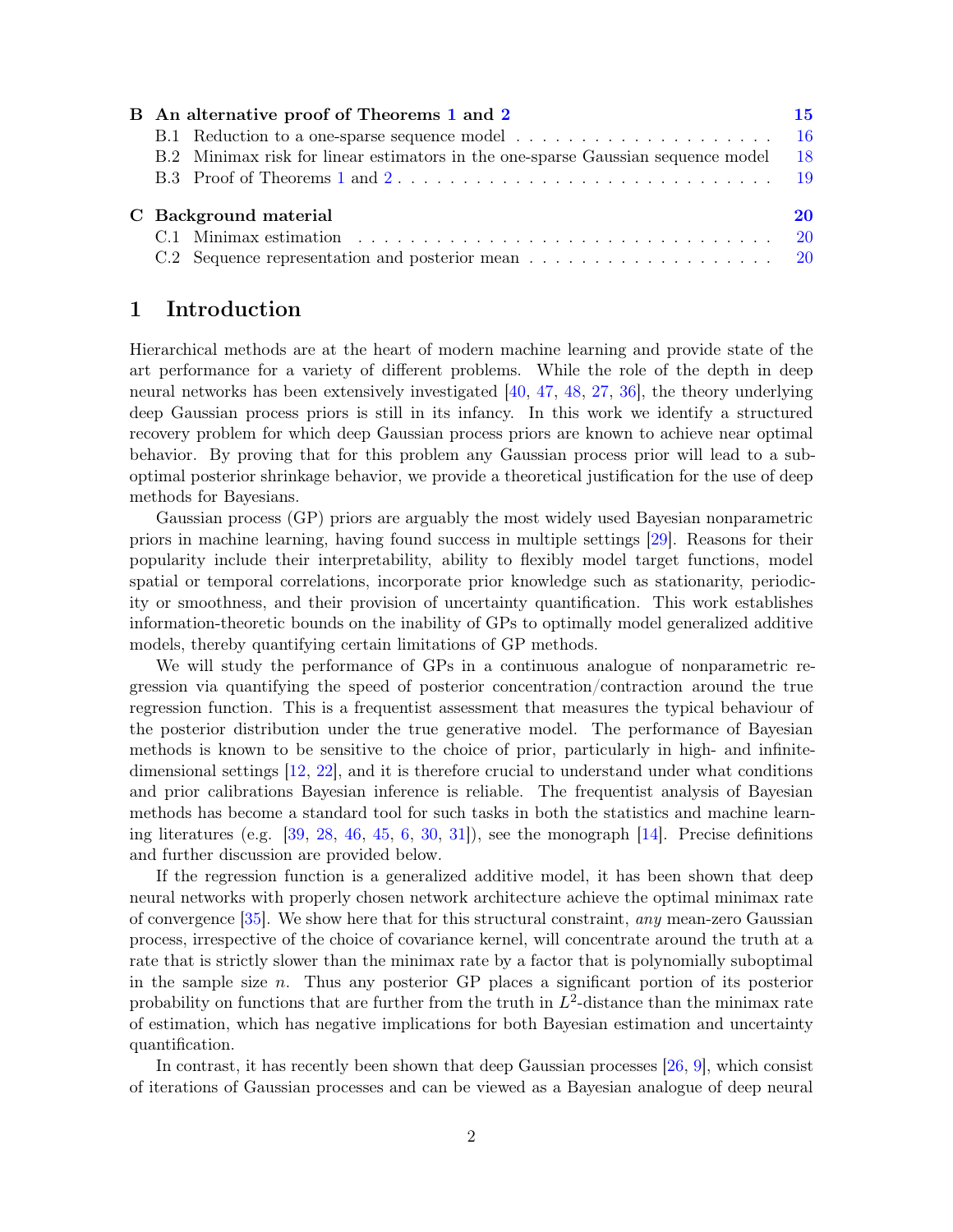networks, are able to attain the minimax rate of contraction for arbitrary compositional classes [\[11](#page-21-5)]. As these compositional classes contain generalized additive models as a special case, we have shown that deep GPs provably outperform GPs from a statistical perspective and should thus be preferred.

In related work, it has been established that (not necessarily Bayesian) linear estimators can only attain polynomially suboptimal linear estimation rates over certain spatially inhomogeneous Besov classes [\[10\]](#page-21-6) or for functions with discontinuities [\[23](#page-21-7)]. Agapiou and Wang [\[1\]](#page-20-0) use the results of [\[10\]](#page-21-6) to show that GPs also cannot concentrate faster than the linear rate for such Besov classes, see also [\[34\]](#page-22-11) for some related examples. Castillo [\[4](#page-20-1)] establishes lower bounds for concentration rates in terms of abstract conditions on the 'concentration function' of the GP, which can be verified for certain specific GP choices. The lower bound ideas of [\[10](#page-21-6), [23\]](#page-21-7) have also been extended to various spatially inhomogeneous and discontinuous functions settings to demonstrate the theoretical advantages of deep learning over linear estimators [\[17](#page-21-8)[–19,](#page-21-9) [37](#page-22-12), [38,](#page-22-13) [41](#page-22-14)]. Finally, for generalized additive models, [\[35](#page-22-9)] shows that (possibly nonlinear) wavelet methods can only achieve suboptimal rates.

Most of the above works exploit the results from [\[10,](#page-21-6) [23](#page-21-7)] showing that minimax rates for linear estimators are slower than full minimax rates in these settings. Since linear rates are unavailable for generalized additive functions, and seem difficult to prove using existing techniques, we instead use a different and novel proof approach. We exploit the specific structure of the GP posterior mean in regression to construct a direct lower bound for its prediction risk. In an effort to develop the new tools needed to solve such problems, we further provide a second proof in the appendix that involves first reducing the regression setting to a simplified sparse sequence model in which we derive linear rates. While these do not imply linear rates in the full model we consider, they prove sufficient to construct lower bounds for arbitrary GP posterior means.

### <span id="page-2-1"></span><span id="page-2-0"></span>2 Main results

#### 2.1 Problem setup and posterior contraction rates

In the usual multivariate nonparametric regression model we observe  $n$  training samples  $(x_1, Y_1), \ldots, (x_n, Y_n)$  arising as

<span id="page-2-2"></span>
$$
Y_i = f(x_i) + w_i, \qquad w_i \sim^{iid} N(0, 1), \qquad (1)
$$

where the design points are either i.i.d.  $U[0, 1]^d$  random variables or equally spaced lattice points in  $[0,1]^d$ . To simplify technical arguments due to the discretization and provide a clearer exposition, a standard approach in statistical theory is to consider instead the 'continuous' analogue of this model  $[21]$ . The discrete model  $(1)$  is asymptotically equivalent  $[33]$  (as  $n \to \infty$ ) to observing the trajectory  $Y = Y^n = (Y_x : x \in [0,1]^d)$  from the multidimensional Gaussian white noise model

<span id="page-2-3"></span>
$$
dY_x = f(x)dx + \frac{1}{\sqrt{n}}dW_x, \qquad x \in [0,1]^d,
$$
\n(2)

where  $W = (W_x : x \in [0,1]^d)$  is a d-dimensional Brownian motion. For large n, the two models thus behave identically from a statistical perspective.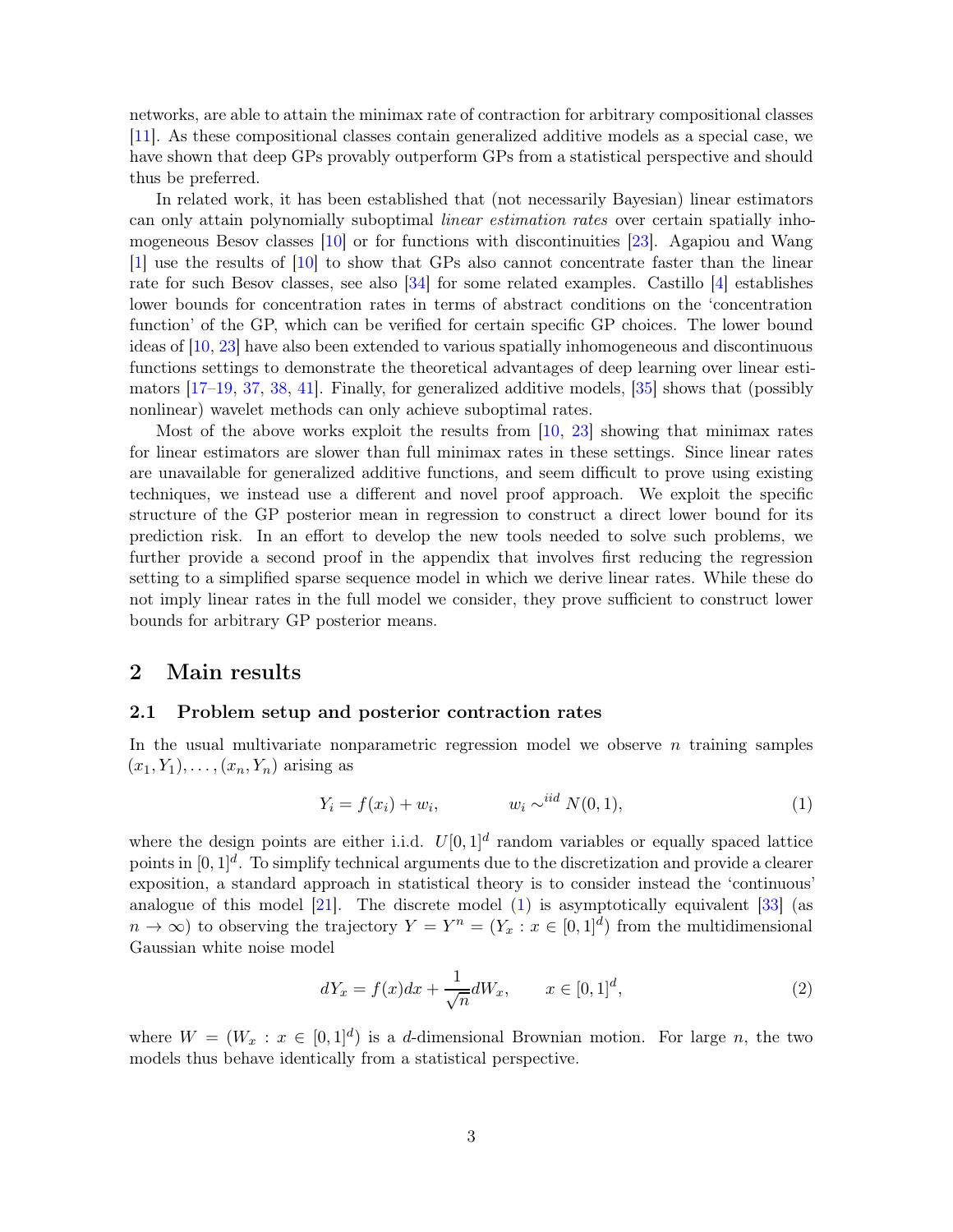We consider the Bayesian setting where we assign to  $f$  a (possibly *n*-dependent) mean-zero Gaussian prior  $\Pi = \Pi_n$  supported on  $L^2[0,1]^d$  with covariance kernel K, i.e. if  $f \sim \Pi$  then

<span id="page-3-2"></span>
$$
Ef(x) = 0,
$$
  $E[f(x)f(y)] = K(x, y),$   $x, y \in [0, 1]^d.$  (3)

The posterior  $\Pi_n(\cdot|Y)$  is then computed as usual using Bayes formula and is again a GP by conjugacy, exactly as in the discrete model [\(1\)](#page-2-2) [\[29](#page-22-3)], see [\(7\)](#page-8-3) for the exact expression.

Let  $P_f = P_f^n$  denote the probability distribution of  $Y = Y^n$  arising from [\(2\)](#page-2-3) with corresponding expectation  $E_f$ . We make the following frequentist assumption:

<span id="page-3-0"></span>**Assumption 1.** There is a true  $f_0 \in L^2[0,1]^d$  generating the data  $Y \sim P_{f_0}$  according to [\(2\)](#page-2-3).

We study the behaviour of the posterior distribution  $\Pi_n(\cdot|Y)$  under Assumption [1,](#page-3-0) in which case it can be treated as a random probability distribution whose (frequentist) randomness depends on  $Y$ . We next introduce the notion of uniform posterior contraction.

<span id="page-3-1"></span>**Definition 1.** We say that the posterior contracts about  $f_0$  at rate  $\varepsilon_n \to 0$  uniformly over a sequence of classes  $\mathcal{F}_n \subset L^2[0,1]^d$  if as  $n \to \infty$ 

$$
\sup_{f_0 \in \mathcal{F}_n} E_{f_0} \Pi_n(f: ||f - f_0||_{L^2} \ge \varepsilon_n |Y) \to 0.
$$

Posterior contraction is often stated in the equivalent form

$$
\Pi_n(f: ||f - f_0||_{L^2} \ge \varepsilon_n|Y) \to 0 \qquad \text{in } P_{f_0}\text{-probability}
$$

as  $n \to \infty$ , which says that the posterior puts all but a vanishingly small amount of probability on  $L^2$ -balls of shrinking radius  $\varepsilon_n$  about the true  $f_0$  generating the data [\[14](#page-21-3)]. We are typically interested in the size of the *smallest* such  $L^2$ -ball, i.e. the fastest rate  $\varepsilon_n \to 0$  such that Definition [1](#page-3-1) holds. Such results not only quantify the typical distance between a point estimator (e.g. posterior mean or median) and the truth, but also the typical spread of the posterior about the truth. Ideally, most of the posterior probability should concentrate on a ball centered at the true  $f_0$  with radius proportional to the *minimax* estimation rate, see Sec-tion [C.1](#page-19-1) for more details. Indeed, since posterior contraction at rate  $\varepsilon_n$  automatically yields a point estimator with convergence rate  $\varepsilon_n$  ([\[14](#page-21-3)], Theorem 8.7), the minimax rate provides an information-theoretic lower bound for  $\varepsilon_n$ . Posterior contraction at a fast rate is a necessary condition for statistically good Bayesian estimation and uncertainty quantification.

We use the  $E_{f_0}$ -expectation formulation of contraction to quantify the *uniformity* over  $f_0 \in \mathcal{F}_n$  needed to make our lower bounds precise and meaningful. Such uniformity captures that the true  $f_0$  is unknown and rules out unrealistic and trivial situations, such as taking a GP with prior mean equal to the true  $f_0$  and arbitrarily small covariance. Since we consider *worst case* (uniform) rates in Definition [1](#page-3-1) and it is well-known that the covariance kernel K of the GP determines the characteristics of the corresponding GP [\[29\]](#page-22-3), including its posterior contraction rates [\[43\]](#page-22-16), we without loss of generality restrict to mean-zero GPs.

There is by now an extensive literature on proving upper bounds for contraction rates [\[14](#page-21-3)], including for GPs [\[43](#page-22-16)]. These contraction rates are usually uniform over suitable function classes  $\mathcal{F}_n$ , although the results might not be formulated in this way in the literature.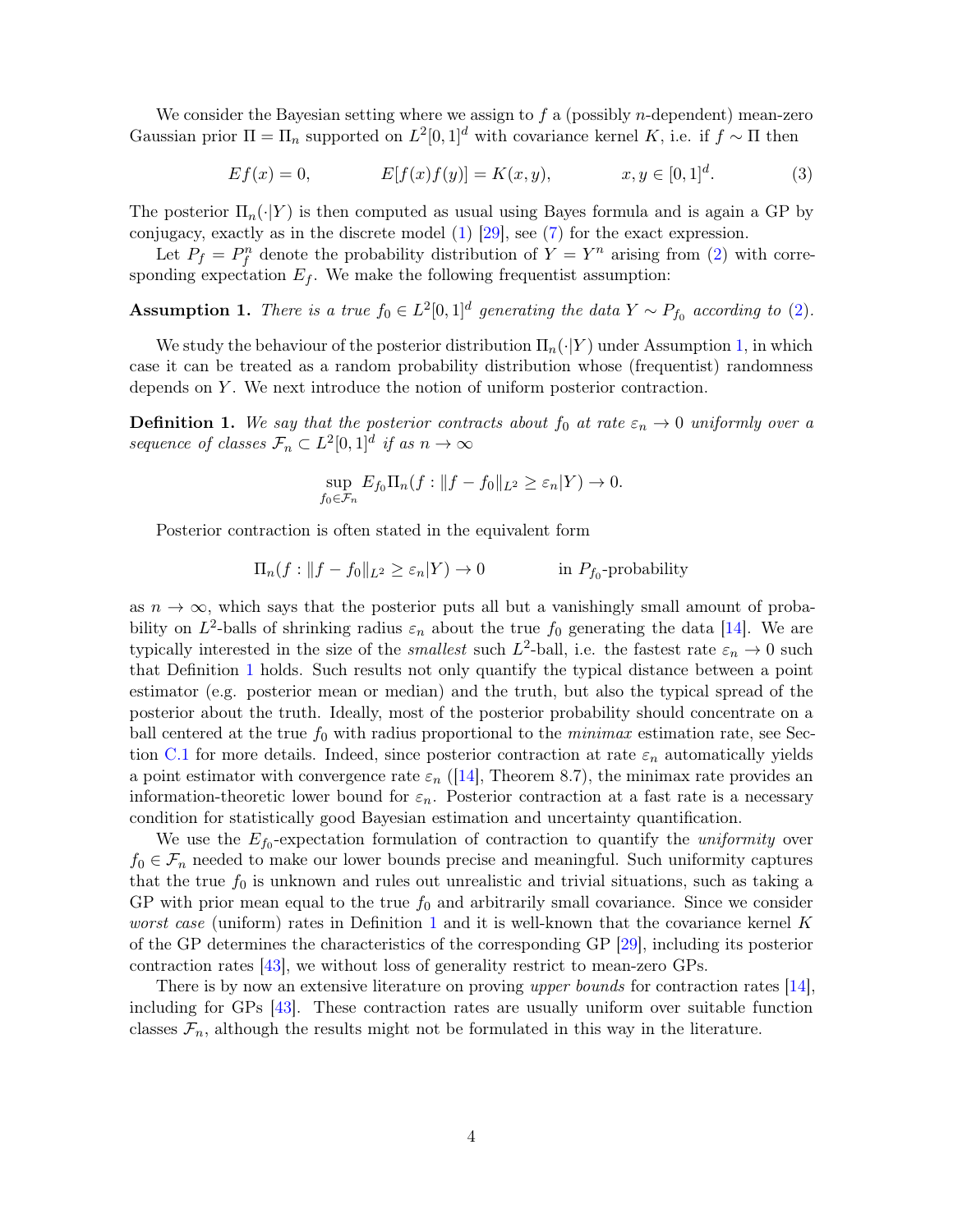### <span id="page-4-0"></span>2.2 Lower bounds for posterior concentration in Gaussian processes regression

While the classical approach in nonparametric statistics is to make smoothness assumptions on the regression function  $f_0$ , recent work in the deep learning literature has studied compositional assumptions. A special case are generalized additive models of the form

$$
f_0(x_1,\ldots,x_d) = h\Big(\sum_{i=1}^d f_i(x_i)\Big)
$$

with  $f_1, \ldots, f_d, h$  univariate and Lipschitz continuous functions such that all Lipschitz constants are bounded by L and  $||f_1||_{L^{\infty}[0,1]}, \ldots, ||f_d||_{L^{\infty}[0,1]}, ||h||_{L^{\infty}(\mathbb{R})} \leq L$ . The class of all functions of this form is denoted by  $\mathcal{G}(L)$  and we define  $\mathcal{G} = \mathcal{G}(1)$ . Generalized additive models are among the most popular structural constraints in function estimation [\[16\]](#page-21-11).

Equation (13) in [\[35\]](#page-22-9) and the subsequent discussion shows that the minimax estimation rate  $R_n(\mathcal{G}(L))$  satisfies

$$
cn^{-1/3} \le R_n(\mathcal{G}(L)) \le C(\log n)^3 n^{-1/3}
$$

for some  $C, c > 0$ .

We are now ready to state the main lower bound results of this paper, which we emphasize applies to any GP, irrespective of the choice of covariance kernel (which may itself depend on  $n$ ).

<span id="page-4-1"></span>**Theorem 1.** Let  $\Pi_n$  be any sequence of mean-zero Gaussian process priors supported on  $L^2[0,1]^d$ . For any  $0 < \delta < 1/4$  and  $n \ge N(d,\delta)$  large enough, the corresponding posterior distributions satisfy

$$
\sup_{f_0 \in \mathcal{G}} E_{f_0} \Pi_n(f: \|f - f_0\|_{L^2} \ge C_d n^{-\frac{2+d}{4+4d}} |Y) \ge 1/4 - \delta,
$$

where  $C_d = \frac{1}{10\cdot 2^d} \left( \frac{1}{2(d+2)!} \right)^{\frac{d}{4+4d}}$ . In particular, if the posterior distributions contract at rate  $\varepsilon_n$ uniformly over G, that is

$$
\sup_{f_0 \in \mathcal{G}} E_{f_0} \Pi_n(f: ||f - f_0||_{L^2} \ge \varepsilon_n |Y) \to 0
$$

as  $n \to \infty$ , then  $\varepsilon_n > C_d n^{-\frac{2+d}{4+4d}}$ .

For dimension  $d \geq 3$ , the above rate is strictly slower than the minimax rate  $n^{-1/3}$  by the polynomial factor  $n^{\frac{d-2}{12+12d}}$ . As the domain dimension d tends to infinity, our lower bound is approximately  $n^{-1/4}$  $n^{-1/4}$  $n^{-1/4}$ , in which case Theorem 1 says the GP posterior will place at least probability  $1/4 - \delta$  on posterior draws  $f \sim \Pi_n(\cdot|Y)$  having suboptimal reconstruction error  $||f - f_0||_{L^2} \gtrsim n^{-1/4}$ . In contrast, posteriors based on properly calibrated deep GPs will place almost all their probability on draws with minimax optimal reconstruction error of order  $n^{-1/3}$ [\[11](#page-21-5)]. Thus GP posteriors provide poor reconstructions of  $f_0 \in \mathcal{G}$  compared to deep GPs.

Theorem [1](#page-4-1) says that no GP can attain a faster rate than  $n^{-\frac{2+d}{4+4d}}$ . It does not say that a given GP even attains this suboptimal rate, and specific GPs can perform much worse than this bound. We in fact conjecture that our lower bound can be improved to show that even this rate is not attainable by any GP, see Section [2.3](#page-6-0) for more discussion. Nonetheless the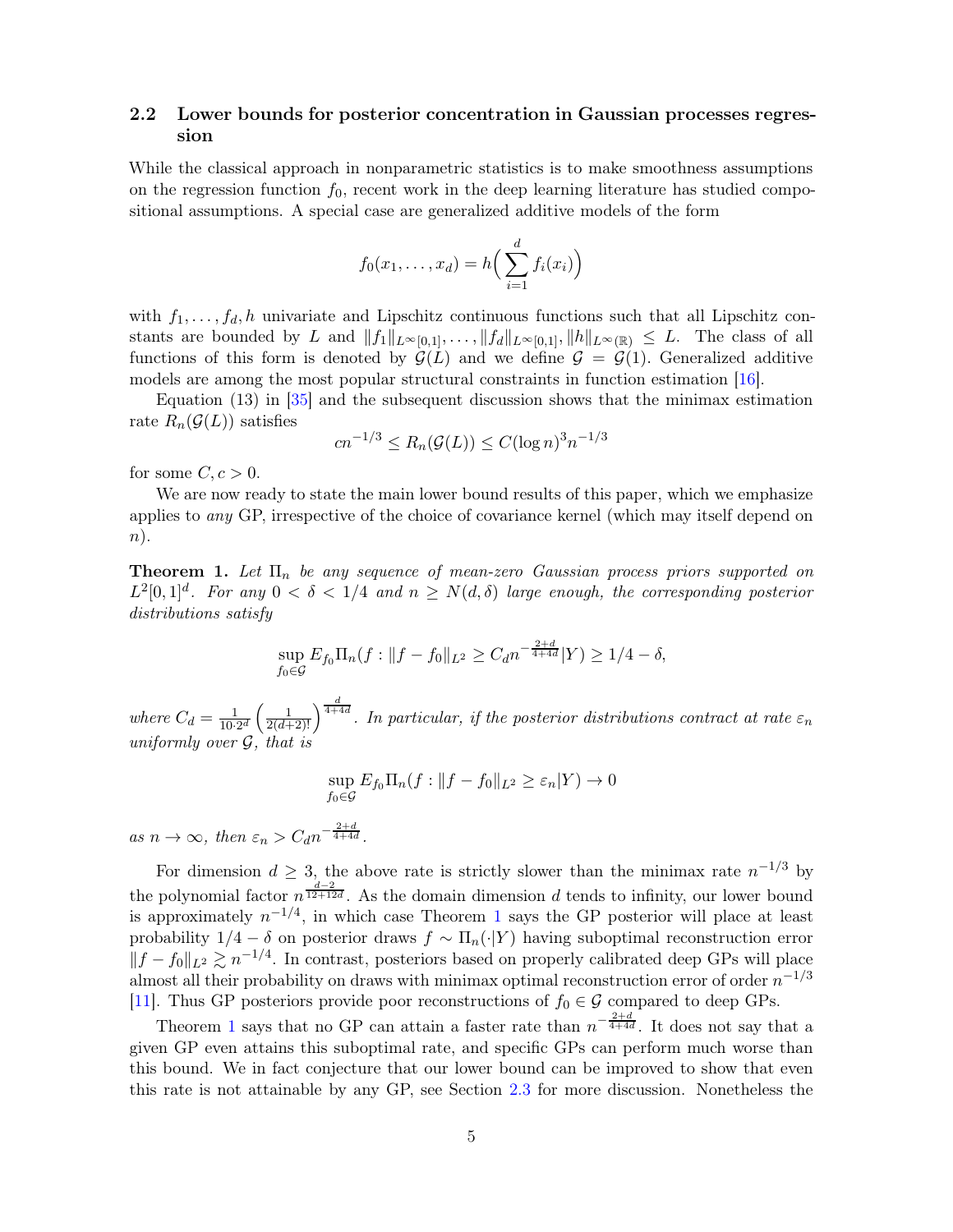main message from Theorem [1](#page-4-1) is already clear, namely that GPs underperform in this setting by an already significant factor that is polynomial in the sample size  $n$ .

The last result says that generic posterior draws will be poor reconstructions of  $f_0$  with significant posterior probability. The same holds for the posterior mean.

<span id="page-5-0"></span>**Theorem 2.** Let  $\Pi_n$  be any sequence of mean-zero Gaussian process priors supported on  $L^2[0,1]^d$ . Then the corresponding posterior means  $\bar{f}_n = E^{\Pi_n}[f|Y]$  satisfy for  $n \geq 2(d+2)!$ ,

$$
\sup_{f_0 \in \mathcal{G}} E_{f_0} \|\bar{f}_n - f_0\|_{L^2} \ge C_d' n^{-\frac{2+d}{4+4d}},
$$

where  $C'_d = \frac{1}{2^{d+1}} \left( \frac{1}{2(d+2)!} \right)^{\frac{d}{4+4d}}$ .

Theorem [2](#page-5-0) states that the posterior mean  $\bar{f}_n$  will also be a suboptimal reconstruction. Since the posterior is also Gaussian by conjugacy, and hence centered at  $f_n$ , this captures the notion that posteriors draws from the 'center' of the posterior will also be poor - this is thus generic behaviour and not an artifact of unusual behaviour in the posterior tails.

Our results also have implications for Bayesian uncertainty quantification (UQ) through the use of credible sets, which is one the main motivations for using GPs. Bayesian credible sets are often used as frequentist confidence sets, a practice which can be rigorously justified in low dimensional settings  $(42)$ , Section 10.2), but is much more subtle in high-dimensional settings like GPs [\[12\]](#page-21-0). Whether a resulting credible set contains the truth will depend on the size of the posterior standard deviation relative to the distance between the posterior mean and the truth, which Theorem [2](#page-5-0) says is greater than the minimax rate with highprobability. In the best case scenario, the former is greater than the latter and thus the credible set will provide honest and reliable UQ. However, in this case the posterior standard deviation must be at least of the order of the contraction rate, and hence the resulting credible sets will be (polynomially) much too large and uninformative. In the worse case, when the posterior standard deviation is smaller, the credible sets will not contain the truth and provide misleading (useless) UQ.

Note that we are considering UQ for the *entire* function  $f_0$  - it may still be possible for the GP posterior to provide efficient UQ for certain low-dimensional functionals of interest, which is itself a current topic of research  $[5, 32]$  $[5, 32]$  $[5, 32]$ .

The proofs are based on a number of inequalities that are easy to state. Relying on an exponential concentration inequality and Anderson's inequality, we show that Theorem [1](#page-4-1) follows from the lower bound for the posterior mean in Theorem [2](#page-5-0) (cf. Section [4.1\)](#page-8-0). For Theorem [2](#page-5-0) we provide two different proofs. In the first, we lower bound the  $L^2$ -risk of the posterior mean over arbitrary finite subsets  $\{f_1, \ldots, f_m\} \subset L^2[0,1]^d$  (cf. Lemma [7\)](#page-9-1), with the lower bound expressed in terms of expansions of the functions  $f_i$  in the basis coming from the Karhunen-Loève expansion of the GP. We then construct a suitable collection of orthogonal generalized additive models for which the lower bound is maximized independently of the choice of GP basis, as is needed to deal with arbitrary GPs (cf. Section [4.3\)](#page-10-0). Given a specific choice of GP, our lower bound techniques can yield more refined results by tailoring the alternatives  $f_1, \ldots, f_m$  to be especially poorly aligned (difficult to learn) for that specific covariance function, see Section [2.3.](#page-6-0)

In a second proof of Theorem [2,](#page-5-0) presented in Section [B](#page-14-1) in the appendix, we reduce the problem of studying orthogonal generalized additive models to the sub-problem of studying the risk of linear estimators in a one-sparse sequence model (cf. Section [B.1\)](#page-15-0). For the latter, we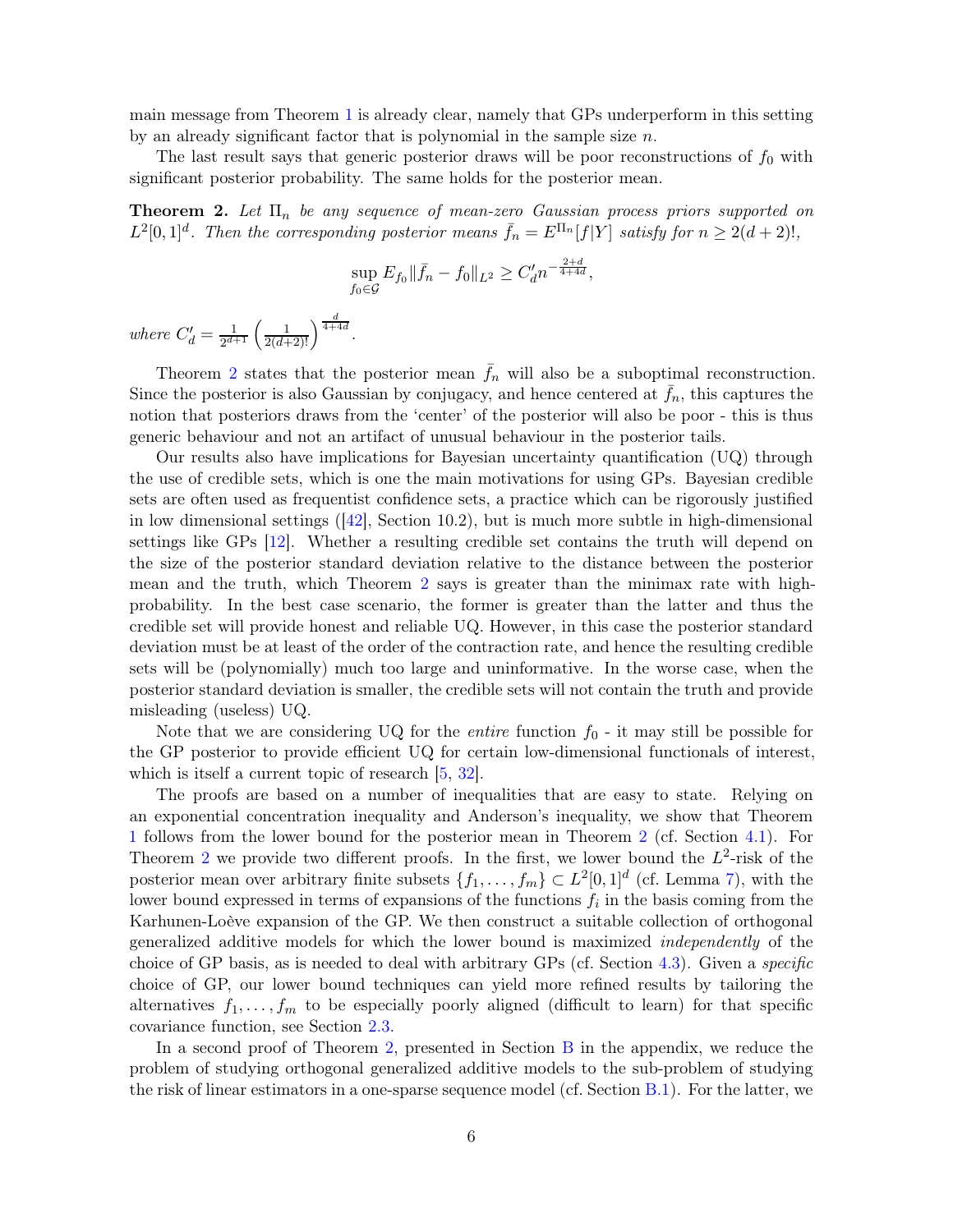exactly compute the linear minimax risk in Lemma [11,](#page-18-1) which, by exploiting the orthogonality, in turn implies the lower bound in Theorem [2.](#page-5-0) This second proof sheds additional light on the limitations of GP regression by furnishing new tools to study problems that can be connected to sparse models.

### <span id="page-6-0"></span>2.3 A sharper lower bound for a specific class of Gaussian processes

While Theorem [1](#page-4-1) holds for arbitrary GPs, we now show that our methods can yield sharper lower bounds in the case of specific GPs, implying an even stronger suboptimality in the associated reconstruction error. We illustrate this by considering Gaussian wavelet series priors. Wavelets have been extensively used in Bayesian nonparametrics to construct priors in function spaces, including applications in inverse problems  $[44, 2]$  $[44, 2]$  $[44, 2]$ , and image and signal processing [\[3](#page-20-4), [20](#page-21-12)] among the others; see e.g. [\[25\]](#page-21-13) for an overview.

Let  $\{\psi_\gamma, \gamma \in \Gamma\}$ , with  $\Gamma = \{\gamma = (j,k) : j = -1,0,1,\ldots, k \in I_j\}$ , be a compactly supported wavelet basis of  $L^2(\mathbb{R})$  restricted (with boundary correction) to [0, 1], cf. [\[7](#page-21-14)] or also [\[15](#page-21-15), Chapter 4]. The collection  $\{\psi_{\gamma}, \gamma = (\gamma_1, \dots, \gamma_d) \in \Gamma^d\}$ , with  $\Gamma^d = \Gamma \times \dots \times \Gamma$  (*d* times) and  $\psi_{\gamma}(x_1,\ldots,x_d) := \prod_{i=1}^d \psi_{\gamma_i}(x_i)$  provides a tensor product wavelet basis of  $L^2[0,1]^d$ .

Consider a mean-zero Gaussian wavelet series prior on  $L^2[0,1]^d$  with Karhunen-Loève expansion

<span id="page-6-2"></span>
$$
f(x) = \sum_{\gamma \in I} \sqrt{\lambda_{\gamma}} \xi_{\gamma} \psi_{\gamma}(x), \qquad x = (x_1, \dots, x_d) \in [0, 1]^d,
$$
 (4)

for some arbitrary index set  $I \subseteq \Gamma^d$ , coefficients  $\lambda_{\gamma} > 0$  and  $\xi_{\gamma} \stackrel{\text{iid}}{\sim} N(0, 1)$ . Compared to the proof of the general lower bound in Theorem [1,](#page-4-1) fixing a specific GP basis allows to consider compositional functions that are especially difficult for that GP to approximate. For wavelet bases, such approximation theory was developed in [\[35\]](#page-22-9), which we employ to obtain the next lower bound.

<span id="page-6-1"></span>**Theorem 3.** Let  $\Pi_n$  be any sequence of mean-zero Gaussian wavelet series priors on  $L^2[0,1]^d$ , defined as in [\(4\)](#page-6-2) with possibly n-dependent  $\lambda_{\gamma} > 0$ . For any  $0 < \delta < 1/4$  and  $n \ge N(d, \delta)$ large enough, the corresponding posterior distributions satisfy

$$
\sup_{f_0 \in \mathcal{G}} E_{f_0} \Pi_n(f: \|f - f_0\|_{L^2} \ge Cn^{-\frac{1}{2+d}} |Y) \ge 1/4 - \delta,
$$

where  $C = C(d, \psi) > 0$  only depends on d and the wavelet basis. Furthermore, the corresponding posterior means  $\bar{f}_n = E^{\Pi_n}[f|Y]$  satisfy for all n

$$
\sup_{f_0 \in \mathcal{G}} E_{f_0} \|\bar{f}_n - f_0\|_{L^2} \ge C' n^{-\frac{1}{2+d}},
$$

where  $C' = C'(d, \psi) > 0$  only depends on d and the wavelet basis.

Thus, for the class of Gaussian wavelet series priors, Theorem [3](#page-6-1) provides a sharper lower bound than Theorem [1,](#page-4-1) as  $n^{-\frac{1}{2+d}} \gg n^{-\frac{2+d}{4+4d}}$  for all d. Furthermore, the former rate deteriorates as d grows, showing that the performance of Gaussian wavelet priors suffers from a form of curse of dimensionality. In particular, when d is large, the fastest rate  $n^{-\frac{1}{2+d}}$  achievable by Gaussian wavelet priors is much slower than the minimax rate  $n^{-1/3}$  achieved by deep GPs.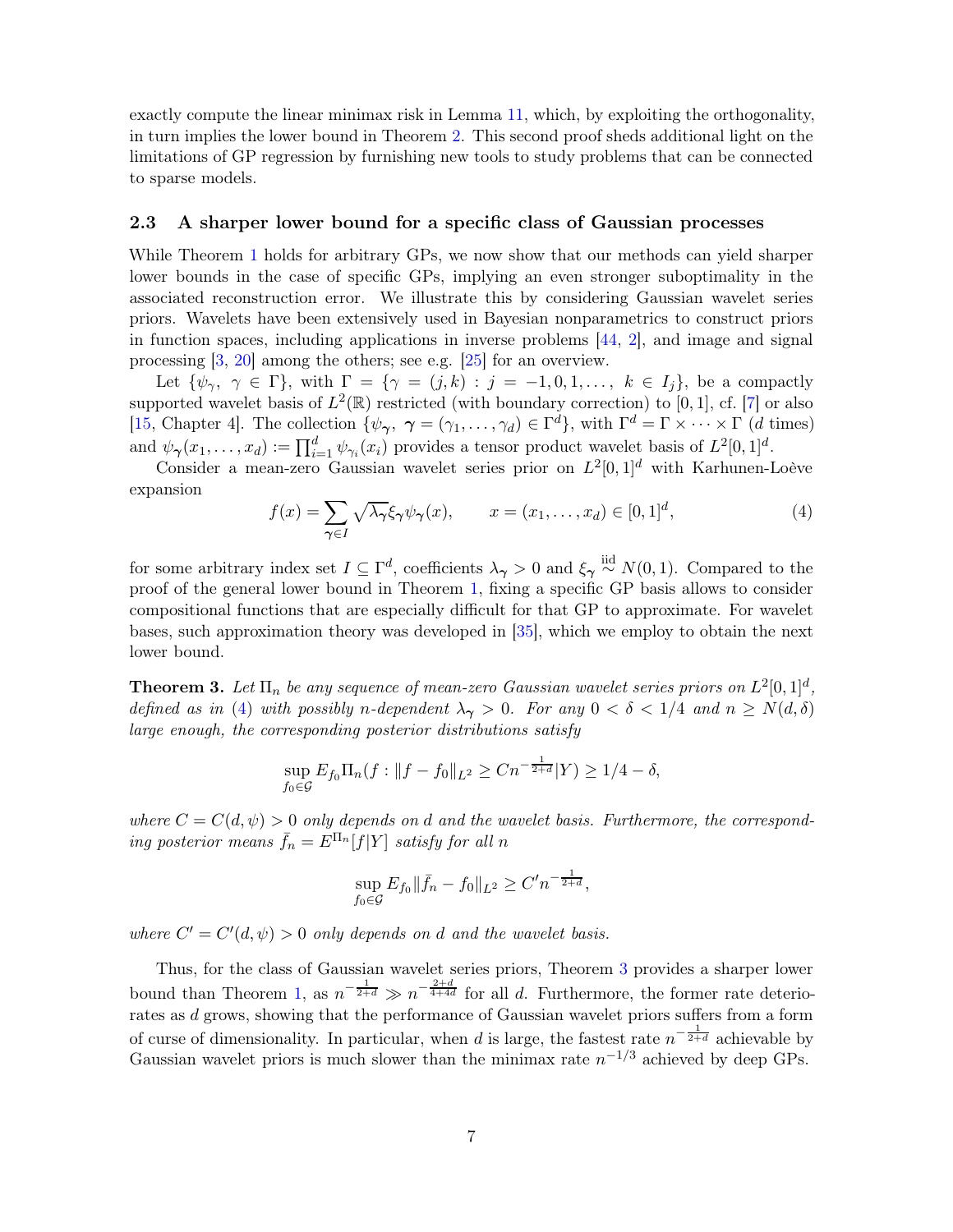# <span id="page-7-0"></span>3 Discussion

In this work, we showed that no mean-zero Gaussian process can attain the minimax estimation rate over a class of generalized additive models. We proved this by developing new tools for lower bounding posterior contraction rates for GPs. We provided two different proofs, each of which sheds different light on these phenomena.

It remains open whether even sharper lower bounds can be obtained. In this context, an important question is whether all GPs suffer from a curse of dimensionality in their posterior contraction rate, which we showed was incurred for a specific wavelet-based GP. Our lower bound  $n^{-(2+d)/(4+4d)}$  for arbitrary GPs in Theorem [1](#page-4-1) is never slower than  $n^{-1/4}$ , irrespective of the domain dimension d. While the obtained lower bound already demonstrates the suboptimality of GPs by a polynomial factor in  $n$ , say when compared to deep GPs, our stronger lower bound  $n^{-1/(2+d)}$  for Gaussian wavelet series priors becomes arbitrarily slow with increasing d. We thus proved that for this subclass of GPs, a stronger curse of dimensionality is unavoidable

Ideally, one wants to develop a broader understanding of which structures in the datagenerating distribution or regression function (deep) Gaussian processes can or cannot adapt to. In order to understand the advantages of deep learning there is an extensive theoretical literature comparing shallow to deep nets. More refined versions show that for certain approximation rates a minimal network depth is necessary [\[27\]](#page-22-1). To gain some insights into the role of depth in deep Gaussian processes, it would be desirable to explore similar limitations if the depth is fixed and a highly structured function needs to be learned.

## <span id="page-7-1"></span>4 Proofs

We first start with some preliminary facts concerning GPs and the Gaussian white noise model [\(2\)](#page-2-3). Using Mercer's theorem, we can express the covariance kernel K in  $(3)$  in terms of the normalized eigenfunctions  $\{\phi_k : k \geq 1\}$  of the operator  $g \mapsto \int_{[0,1]^d} K(\cdot, y)g(y)dy$ and its associated eigenvalues  $\lambda_k > 0$ , which are summable, via the expansion  $K(x, y) =$  $\sum_{k=1}^{\infty} \lambda_k \phi_k(x) \phi_k(y)$ . In particular, we can realize the random element  $f \sim \Pi$  through its series expansion

<span id="page-7-2"></span>
$$
f = \sum_{k=1}^{\infty} \sqrt{\lambda_k} \xi_k \phi_k, \qquad \xi_k \stackrel{\text{iid}}{\sim} N(0, 1), \tag{5}
$$

known as the Karhunen-Loève expansion. The corresponding reproducing kernel Hilbert space  $(RKHS) \mathbb{H}$  of  $\Pi$  is

$$
\mathbb{H} = \left\{ h = \sum_{k=1}^{\infty} h_k \phi_k \; : \; \|h\|_{\mathbb{H}}^2 := \sum_{k=1}^{\infty} \frac{h_k^2}{\lambda_k} < \infty \right\}.
$$

For any orthonormal basis  $\{\phi_k : k \ge 1\}$  of  $L^2[0,1]^d$ , in particular the Karhunen-Loève basis of the prior  $(5)$ , the Gaussian white noise model  $(2)$  is equivalent to observing the sequence model  $(Y_k : k \geq 1)$ :

<span id="page-7-3"></span>
$$
Y_k = \int_{[0,1]^d} \phi_k(x) dY_x = \langle \phi_k, f \rangle_{L^2} + \frac{1}{\sqrt{n}} \int_{[0,1]^d} \phi_k(x) dW_x =: f_k + \frac{w_k}{\sqrt{n}},\tag{6}
$$

for  $k = 1, 2, 3, \ldots$  and where  $w_k \stackrel{\text{iid}}{\sim} N(0, ||\phi_k||_{L^2}^2) = N(0, 1)$ . To be precise, the observations  $(Y_k : k \geq 1)$  in the last equation and the original white noise model [\(2\)](#page-2-3) are equivalent in the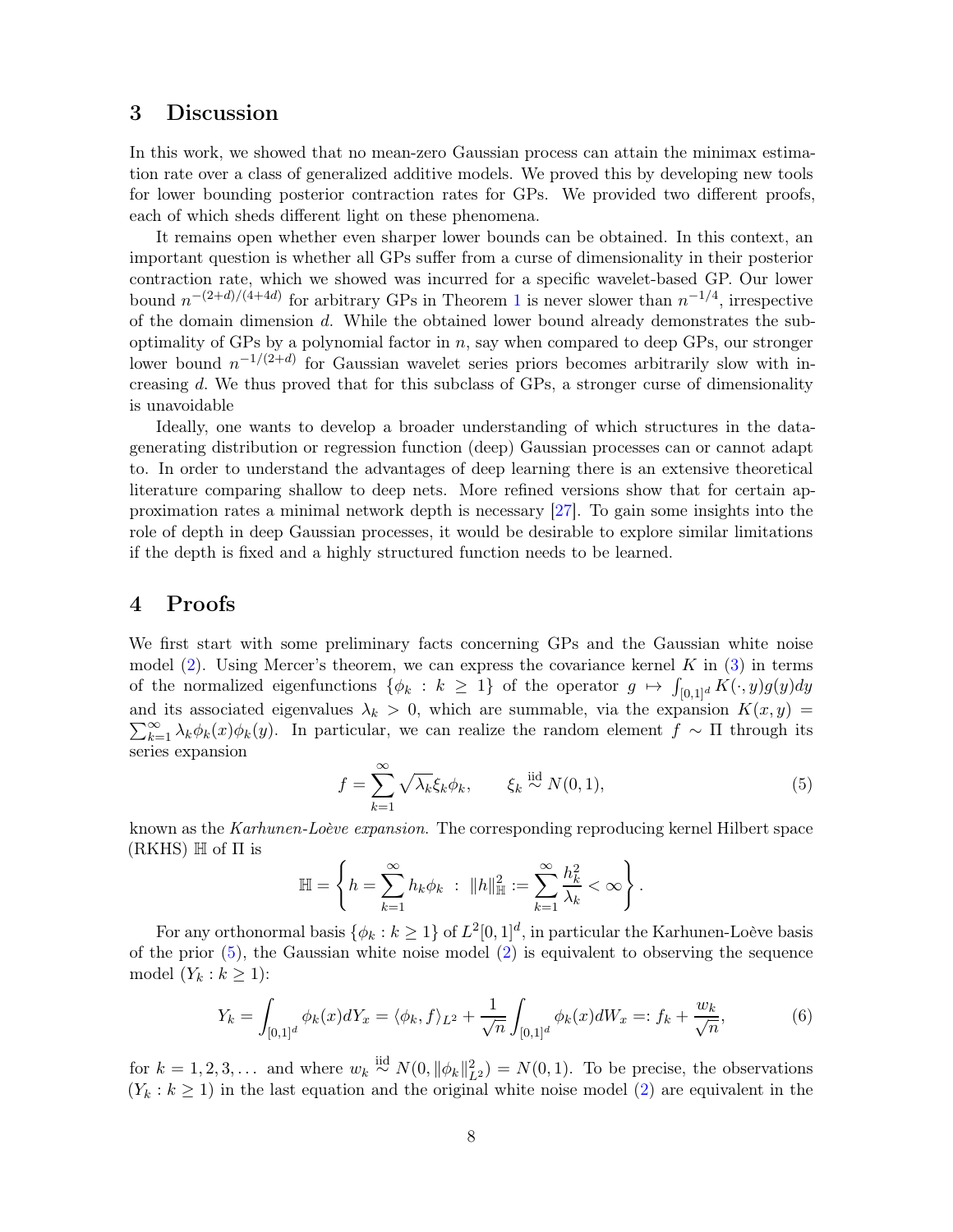sense that each can be perfectly recovered from the other, see Section [C.2](#page-19-2) in the appendix for more details.

Viewing the prior  $\Pi$  through its series expansion [\(5\)](#page-7-2),  $\Pi$  can be viewed as a prior on the space of coefficients in the basis expansion of  $\{\phi_k\}$  leading to the prior distribution  $f = (f_k) \sim$  $\otimes_{k=1}^{\infty} N(0, \lambda_k)$ . Denoting by  $P_f = P_f^n$  the distribution of the sequence representation [\(6\)](#page-7-3), we have likelihood

<span id="page-8-5"></span>
$$
P_f = \otimes_{k=1}^{\infty} N(f_k, 1/n).
$$

Using this representation, one can use posterior conjugacy to show that the posterior takes the form

<span id="page-8-3"></span>
$$
f = \sum_{k=1}^{\infty} f_k \phi_k, \qquad f_k | Y_k \sim^{ind} N\left(\frac{n\lambda_k}{n\lambda_k + 1} Y_k, \frac{\lambda_k}{n\lambda_k + 1}\right), \tag{7}
$$

see Section [C.2](#page-19-2) in the appendix for full details. In particular, the posterior mean is

$$
\bar{f}_n = E^{\Pi_n}[f|Y] = \sum_{k=1}^{\infty} \frac{n\lambda_k}{n\lambda_k + 1} Y_k \phi_k.
$$
\n(8)

# <span id="page-8-0"></span>4.1 Reducing the lower bound for posterior contraction to one for the  $L^2$ -risk of the posterior mean

We will show that a lower bound on the  $L^2$ -risk of the posterior mean implies a corresponding lower bound for the posterior contraction rate, so that it will suffice to consider the former. The proofs of the following lemmas are deferred to Section [A.1](#page-12-0) in the appendix due to space constraints. We start by showing that the squared estimation error of the posterior mean is of the order of its expectation with high probability.

<span id="page-8-1"></span>**Lemma 4.** Let  $f_0 \in L^2[0,1]^d$ ,  $\bar{f}_n = E^{\Pi}[f|Y]$  denote the posterior mean based on a mean-zero Gaussian process prior  $\Pi$  and set  $\mu_n^2 = E_{f_0} \|\bar{f}_n - f_0\|_{L^2}^2$ . Then for  $n \geq 1$ ,

$$
P_{f_0}\left(\|\bar{f}_n - f_0\|_{L^2}^2 \le \mu_n^2/4\right) \le 4e^{-\frac{n\mu_n^2}{32}}.
$$

We next show that a contraction rate for Gaussian process priors implies that the corresponding posterior means converge to the truth at the same rate with frequentist probability tending to one.

<span id="page-8-2"></span>**Lemma 5.** Let  $\Pi_n$  be a sequence of mean-zero Gaussian process priors. Then the corresponding posterior means  $\bar{f}_n = E^{\Pi_n}[f|Y]$  satisfy

$$
P_{f_0} \left( \| \bar{f}_n - f_0 \|_{L^2} \ge 2\gamma_n \right) \le 2\sqrt{E_{f_0} \Pi_n(f: \|f - f_0\|_{L^2} \ge \gamma_n|Y)}
$$

for any sequence  $\gamma_n$  and  $n \geq 1$ .

Combining the last two lemmas allows us to transfer an  $L^2$ -risk bound for the posterior mean to one for posterior contraction.

<span id="page-8-4"></span>**Lemma 6.** Let  $f_0 \in L^2[0,1]^d$ ,  $\Pi_n$  be a sequence of mean-zero Gaussian process priors with corresponding posterior means  $\bar{f}_n = E^{\Pi_n}[f|Y]$ , and set  $\mu_n^2 = E_{f_0} \|\bar{f}_n - f_0\|_{L^2}^2$ . Then for  $n \ge 1$ ,

$$
E_{f_0} \Pi_n(f: ||f - f_0||_{L^2} \ge \mu_n/4|Y) \ge \frac{1}{4} \left( 1 - 4e^{-\frac{n\mu_n^2}{32}} \right)_+^2
$$

.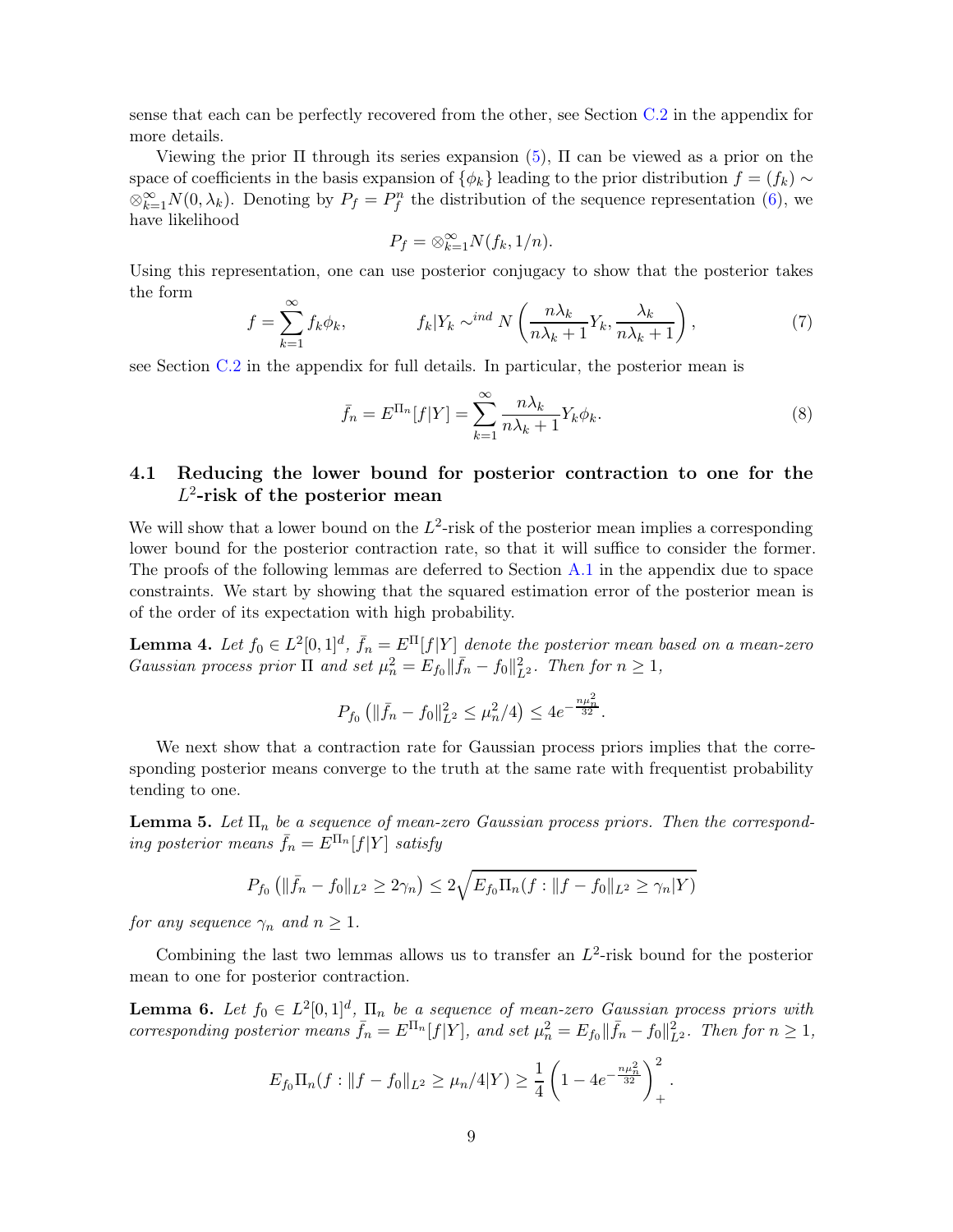Furthermore, suppose  $\mathcal{F}_n \subset L^2$  satisfy  $\sup_{f_0 \in \mathcal{F}_n} E_{f_0} \|\bar{f}_n - f_0\|_{L^2}^2 \geq \gamma_n^2 > 0$  for some sequence  $\gamma_n$  for which  $n\gamma_n^2 \to \infty$  as  $n \to \infty$ . Then for any  $0 < \delta < 1/4$  and n such that  $n\gamma_n^2 \geq$  $32 \log \left( \frac{5}{1.1} \right)$  $1-\sqrt{1-4\delta}$  $\int$ ,

$$
\sup_{f_0 \in \mathcal{F}_n} E_{f_0} \Pi_n(f: ||f - f_0||_{L^2} \ge \gamma_n/5|Y) \ge 1/4 - \delta.
$$

In particular, the posteriors cannot contract at rate  $\gamma_n/5$ , uniformly over  $\mathcal{F}_n$ .

Proof. Using Lemma [5](#page-8-2) and then Lemma [4,](#page-8-1) the square-root of the left-side of the first display is lower bounded by

$$
\frac{1}{2}P_{f_0}\left(\|\bar{f}_n - f_0\|_{L^2} \ge \mu_n/2\right) \ge \frac{1}{2}\left(1 - 4e^{-\frac{n\mu_n^2}{32}}\right).
$$

Squaring everything then gives the first result.

By hypothesis, for any  $\eta > 0$ , there exists  $f_{0,n} \in \mathcal{F}_n$  such that  $\mu_n^2 = E_{f_{0,n}} || \bar{f}_n - f_{0,n} ||_{L^2}^2 \ge$  $\gamma_n^2 - \eta$ . Let  $\eta = \eta_n$  be small enough that  $e^{\frac{n\eta}{32}} \leq 5/4$  and  $\sqrt{\gamma_n^2 - \eta}/4 \geq \gamma_n/5$ . By the first part of the lemma,

$$
E_{f_{0,n}} \Pi_n(f: \|f - f_{0,n}\|_{L^2} \ge \sqrt{\gamma_n^2 - \eta}/4|Y) \ge \frac{1}{4} \left(1 - 5e^{-\frac{n\gamma_n^2}{32}}\right)_+^2.
$$

After rearranging, the right-side is at least  $1/4 - \delta$  for  $n\gamma_n^2 \geq 32 \log \left( \frac{5}{1-\sqrt{1-\delta}} \right)$  $1-\sqrt{1-4\delta}$  . The second part then follows from upper bounding the left-side of the last display by  $E_{f_{0,n}} \Pi_n(f : ||f - f_{0,n}||_{L^2} > \gamma_n/5|Y)$ .  $f_{0,n}||_{L^2} \geq \gamma_n/5|Y|$ .

# <span id="page-9-0"></span>4.2 A general lower bound for the  $L^2$ -risk of the posterior mean

By Lemma [6,](#page-8-4) it suffices to prove a lower bound for the  $L^2$ -risk of the posterior mean. We next prove such a general lower bound.

<span id="page-9-1"></span>**Lemma 7.** Let  $f_n$  be an estimator of the form  $(8)$  with corresponding orthonormal basis  $\{\phi_k : k \ge 1\}$ . For functions  $f_1, \ldots, f_m \in L^2[0,1]^d$ ,

$$
\max_{j=1,\dots,m} E_{f_j} || \bar{f}_n - f_j ||_{L^2}^2 \ge \sum_{k=1}^{\infty} \left( \frac{1}{m} \sum_{j=1}^m \langle f_j, \phi_k \rangle_{L^2}^2 \right) \wedge \frac{1}{n}.
$$
 (9)

Moreover, if  $f_1, \ldots, f_m$  are orthogonal and  $\max_j ||f_j||_{L^2}^2 \leq m/n$ , then

<span id="page-9-2"></span>
$$
\max_{j=1,\dots,m} E_{f_j} || \bar{f}_n - f_j ||_{L^2}^2 \ge \frac{1}{m} \sum_{j=1}^m ||f_j||_{L^2}^2.
$$

In particular, if  $cm/n \leq ||f_j||_{L^2}^2 \leq m/n$  for all j and some  $0 < c \leq 1$ , then one can take the lower bound to be  $cm/n$ .

Proof. Using the bias-variance decomposition, the expected prediction loss of an estimator of the form  $(8)$  is

$$
E_f \|\bar{f}_n - f\|_{L^2}^2 = \sum_{k=1}^{\infty} \left(\frac{n\lambda_k}{1 + n\lambda_k} - 1\right)^2 \langle f, \phi_k \rangle_{L^2}^2 + \left(\frac{n\lambda_k}{1 + n\lambda_k}\right)^2 \frac{1}{n}.
$$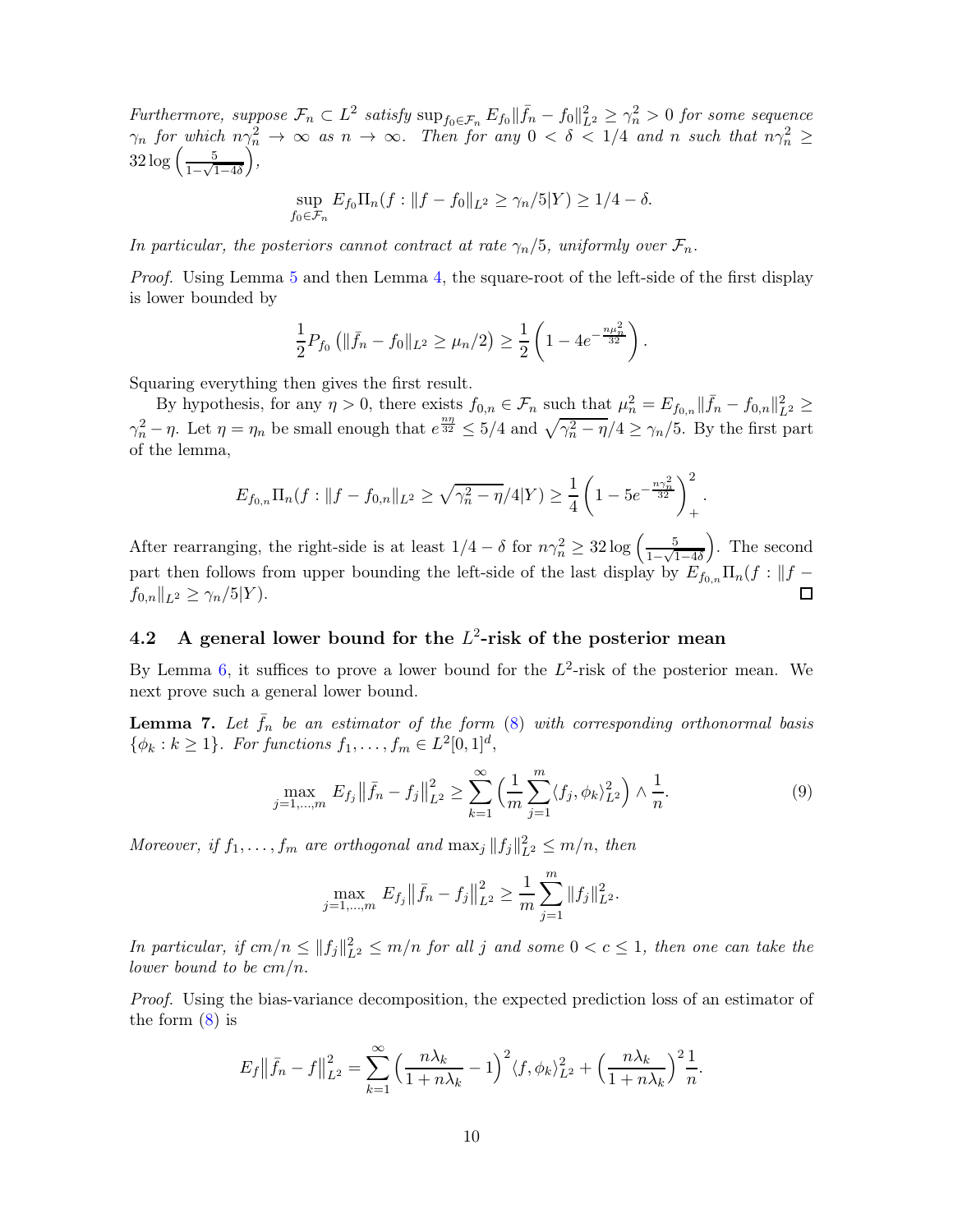Setting  $a_k := n \lambda_k / (1 + n \lambda_k)$  and  $T_k = \frac{1}{m}$  $\frac{1}{m} \sum_{j=1}^{m} \langle f_j, \phi_k \rangle_{L^2}^2$ , the last equation yields

$$
\max_{j=1,\dots,m} E_{f_j} \|\bar{f}_n - f_j\|_{L^2}^2 \ge \frac{1}{m} \sum_{j=1}^m E_{f_j} \|\bar{f}_n - f_j\|_{L^2}^2 = \frac{1}{m} \sum_{j=1}^m \sum_{k=1}^\infty (a_k - 1)^2 \langle f_j, \phi_k \rangle_{L^2}^2 + \frac{a_k^2}{n}
$$

$$
= \sum_{k=1}^\infty (a_k - 1)^2 T_k + \frac{a_k^2}{n}.
$$

Optimizing over  $a_k$  shows that the right-hand side is minimized at  $a_k^* = nT_k/(1 + nT_k)$ . For this choice, we obtain using  $1 + nT_k \geq 1 \vee (nT_k)$ ,

$$
\max_{j=1,\dots,m} E_{f_j} || \bar{f}_n - f_j ||_{L^2}^2 \ge \sum_k \frac{T_k}{(1 + nT_k)^2} + \frac{T_k^2 n}{(1 + nT_k)^2} = \sum_k \frac{T_k}{1 + nT_k} \ge \sum_k T_k \wedge \frac{1}{n},
$$

proving the first claim.

To see the second claim, observe that  $||f_j||_{L^2}^2 \le m/n$  and the orthogonality of the  $f_j$  imply

$$
T_k = \frac{1}{m} \sum_{j=1}^m \|f_j\|_{L^2}^2 \left\langle \frac{f_j}{\|f_j\|_{L^2}}, \phi_k \right\rangle^2 \le \frac{1}{n} \sum_{j=1}^m \left\langle \frac{f_j}{\|f_j\|_{L^2}}, \phi_k \right\rangle^2 \le \frac{\|\phi_k\|_{L^2}^2}{n} = \frac{1}{n}.
$$

Therefore  $T_k \wedge 1/n = T_k$  and using [\(9\)](#page-9-2) and that  $(\phi_k)_k$  is a basis,

$$
\max_{j=1,\dots,m} E_{f_j} \|\bar{f}_n - f_j\|_{L^2}^2 \ge \sum_k \frac{1}{m} \sum_{j=1}^m \langle f_j, \phi_k \rangle_{L^2}^2 = \frac{1}{m} \sum_{j=1}^m \sum_k \langle f_j, \phi_k \rangle_{L^2}^2 = \frac{1}{m} \sum_{j=1}^m \|f_j\|_{L^2}^2.
$$

### <span id="page-10-0"></span>4.3 Construction of local functions and proof of Theorems [1](#page-4-1) and [2](#page-5-0)

<span id="page-10-1"></span>**Lemma 8.** Let  $m = k^d$  for some integer  $k \ge 1$ . Then there exist functions  $f_1, \ldots, f_m \in \mathcal{G}$ having disjoint support and satisfying  $||f_j||_{L^2}^2 = \frac{1}{2(d+2)!}m^{-\frac{2+d}{d}}$  for  $j = 1, ..., m$ .

*Proof.* For  $\ell = 1, ..., k$ , consider the midpoints  $z_{\ell} := (\ell - 1/2)/k$  of the intervals  $[(\ell - 1)/k, \ell/k]$ . Overall, there are  $m = k^d$  points in the grid

$$
I := \{(z_{\ell_1}, \ldots, z_{\ell_d})^\top : \ell_1, \ldots, \ell_d \in \{1, \ldots, k\}\}.
$$

Consider the functions,

$$
f_a(x) = \left(\frac{1}{2k} - |x - a|_1\right)_+, \qquad a = (a_1, \dots, a_d) \in I.
$$

These functions can be viewed as generalized additive models  $f_a(x) = h(\sum_{i=1}^d f_{ai}(x_i))$  with  $h(u) = (1/(2k) - u)_{+}$  and  $f_{ai}(x_i) = |x_i - a_i|$ . All these functions have Lipschitz constant bounded by 1. Moreover,  $\max_{a \in I, i=1,\dots,d} ||f_{ai}||_{L^{\infty}[0,1]} \leq 1$  and  $||h||_{L^{\infty}(\mathbb{R})} = 1/(2k) \leq 1$ . Thus,  $f_a \in \mathcal{G}$ .

Since  $|x - a|_1 \ge |x - a|_{\infty}$ , the support of the function  $f_a$  is contained in the hypercube  $\times_{i=1}^d [a_i-1/(2k), a_i+1/(2k)]$ . Since  $a_i$  is of the form  $(\ell-1/2)/k$  with  $\ell$  an integer, the functions  $f_a$  must have disjoint support and are therefore orthogonal.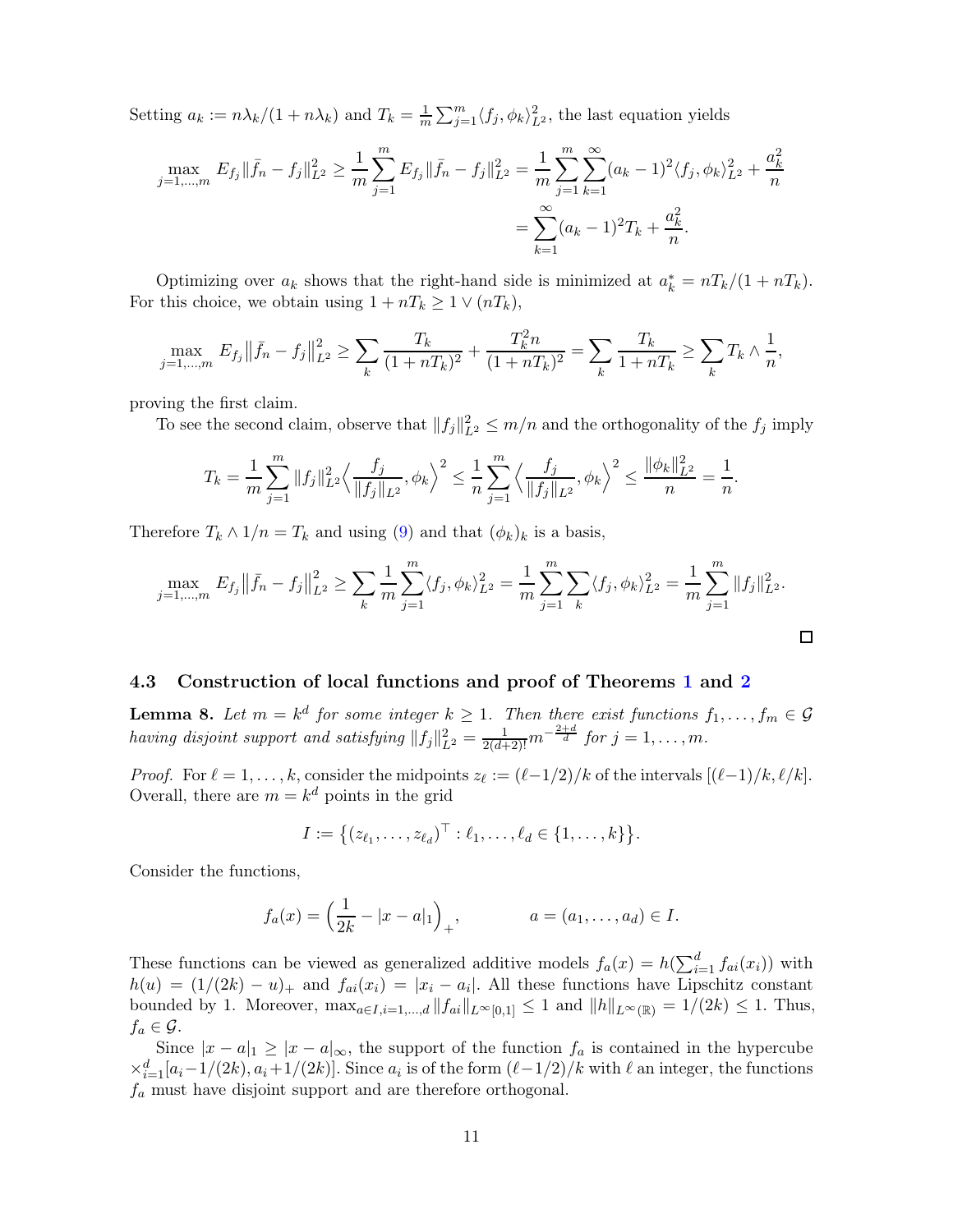It thus remains to compute the  $L^2$  norm of these functions, which by translation are the same as that of  $f_0(x) = (1/(2k) - |x|_1)_+$  on  $\mathbb{R}^d$ . Note that the support of  $f_0$  can be decomposed as  $\text{supp}(f_0) = \cup_{\epsilon \in \{-1,1\}^d} R_{\epsilon}$ , where

$$
R_{\epsilon} = \left\{ x \in \mathbb{R}^d : \text{sign}(x_i) = \epsilon_i, \sum_{j=1}^d |x_j| \leq \frac{1}{2k} \right\}.
$$

Since the  $L^2$ -norm of  $f_0$  on each of these  $2^d$  quadrants is equal, we have

$$
||f_0||_{L^2}^2 = 2^d \int_{R_1} f_0(x)^2 dx
$$
  
=  $2^d \int_{x_1=0}^{1/(2k)} \int_{x_2=0}^{1/(2k)-x_1} \cdots \int_{x_d=0}^{1/(2k)-x_1-\cdots-x_{d-1}} \left(\frac{1}{2k} - x_1 - x_2 - \cdots - x_d\right)^2 dx_1 dx_2 \cdots dx_d.$ 

Using repeatedly that  $\int_0^{M-r} (M-r-y)^t dy = \frac{1}{t+1} (M-r)^{t+1}$  for  $0 \le r \le M$  and  $t > 0$ , we obtain

$$
||f_0||_{L^2}^2 = 2^d \frac{2}{(d+2)!} \left(\frac{1}{2k}\right)^{d+2} = \frac{1}{2(d+2)!} k^{-d-2}.
$$

*Proof of Theorems [1](#page-4-1) and [2.](#page-5-0)* Let  $r_d = \frac{1}{2(d+2)!}$ ,  $k = \lceil (r_d n)^{\frac{1}{2d+2}} \rceil$  and  $m = k^d$ . By Lemma [8,](#page-10-1) there exist orthogonal function  $f_1, \ldots, f_m \in \mathcal{G}$  with  $||f_j||_{L^2}^2 = r_d m^{-\frac{2+d}{d}}$ . For such a choice of k and  $m, cm/n \leq ||f_j||_{L^2}^2 \leq m/n$  holds if and only if

$$
c^{\frac{1}{2d+2}} \le \frac{(r_d n)^{\frac{1}{2d+2}}}{\lceil (r_d n)^{\frac{1}{2d+2}} \rceil}
$$

after rearranging the inequalities. Now the function  $\varphi(x) = x/\lceil x \rceil$  satisfies  $\varphi(x) \geq \frac{k}{k+1}$  for all  $x \geq k \in \mathbb{N}$ , so that the right side is lower bounded by  $1/2$  for  $(r_d n)^{\frac{1}{2d+2}} \geq 1$ , or equivalently  $n \geq 1/r_d$ . For  $n \geq 1/r_d$ , it therefore holds that  $cm/n \leq ||f_j||_{L^2}^2 \leq m/n$  with  $c = (1/2)^{2d+2}$ . Applying Lemma [7](#page-9-1) thus gives the risk bound

$$
\sup_{f_0 \in \mathcal{G}} E_f \|\bar{f}_n - f\|_{L^2}^2 \ge \max_{j=1,\dots,m} E_{f_j} \|\bar{f}_n - f_j\|_{L^2}^2 \ge \frac{cm}{n} \ge \frac{1}{2^{2d+2}} r^{\frac{d}{2d+2}} n^{-\frac{2+d}{2+2d}},
$$

which proves Theorem [2.](#page-5-0)

Set

$$
N(d,\delta) = 2(d+2)! 2^{\frac{(2d+2)^2}{d}} \left[ 32 \log \left( \frac{5}{1-\sqrt{1-4\delta}} \right) \right]^{\frac{d+2}{d}},
$$

and note that  $N(d, \delta) \geq 1/r_d$  $N(d, \delta) \geq 1/r_d$  $N(d, \delta) \geq 1/r_d$ . Theorem 1 then follows from the second last display and applying Lemma [6](#page-8-4) with  $\mathcal{F}_n = \{f_1, \ldots, f_m\} \subset \mathcal{G}$  and  $\gamma_n^2 = 2^{-(2d+2)} r_d^{\frac{d}{2d+2}} n^{-\frac{2+d}{2+2d}}$ .  $\Box$ 

# <span id="page-11-0"></span>A Remaining proofs: Lemmas [4](#page-8-1) and [5,](#page-8-2) and Theorem [3](#page-6-1)

In this appendix, we provide all the remaining technical results and proofs. For the convenience of the reader, we repeat here the statements of results in the main article whose proofs appear in this appendix.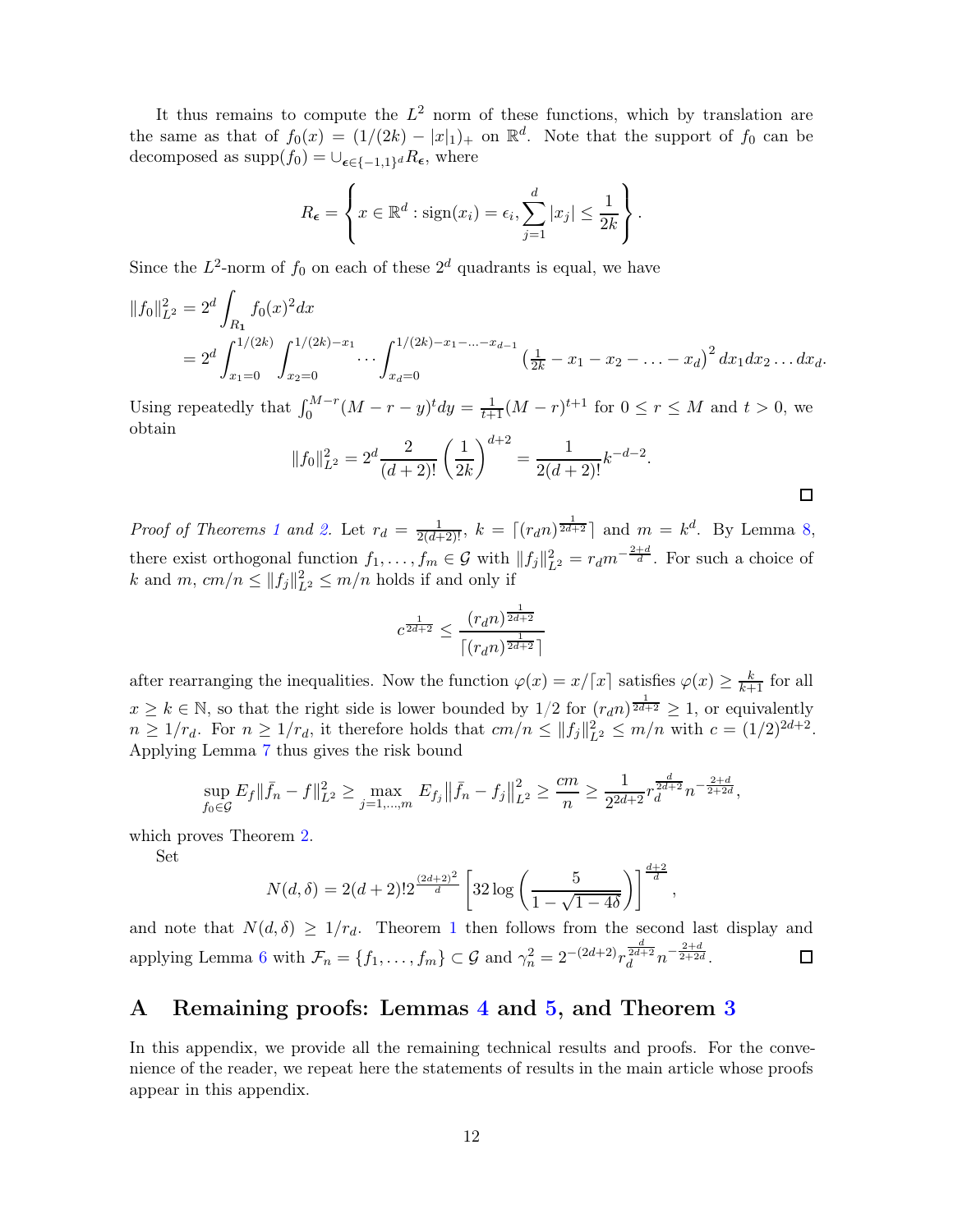### <span id="page-12-0"></span>A.1 Proof of Lemmas [4](#page-8-1) and [5](#page-8-2)

**Lemma [4.](#page-8-1)** Let  $f_0 \in L^2[0,1]^d$ ,  $\bar{f}_n = E^{\Pi}[f|Y]$  denote the posterior mean based on a mean-zero Gaussian process prior  $\Pi$  and set  $\mu_n^2 = E_{f_0} \|\bar{f}_n - f_0\|_{L^2}^2$ . Then for  $n \geq 1$ ,

$$
P_{f_0}\left(\|\bar{f}_n - f_0\|_{L^2}^2 \le \mu_n^2/4\right) \le 4e^{-\frac{n\mu_n^2}{32}}.
$$

*Proof.* Using  $(8)$ , under  $P_{f_0}$  the posterior mean equals

$$
\bar{f}_n = \sum_k \frac{n\lambda_k}{n\lambda_k + 1} Y_k \phi_k = \sum_k \frac{n\lambda_k}{n\lambda_k + 1} f_{0k} \phi_k + \sum_k \frac{n\lambda_k}{n\lambda_k + 1} \frac{w_k}{\sqrt{n}} \phi_k.
$$

Since  $f_0 = \sum_k f_{0k} \phi_k$ , we deduce

$$
\begin{aligned} \|\bar{f}_n - f_0\|_{L^2}^2 &= \sum_k \left(\frac{\sqrt{n}\lambda_k}{n\lambda_k + 1} w_k - \frac{1}{n\lambda_k + 1} f_{0k}\right)^2 \\ &= \sum_k \frac{1}{(n\lambda_k + 1)^2} \left[n\lambda_k^2 (w_k^2 - 1) + n\lambda_k^2 - 2\sqrt{n}\lambda_k w_k f_{0k} + f_{0k}^2\right] \\ &= I + II + III + IV. \end{aligned}
$$

Taking  $E_{f_0}$ -expectation yields

$$
E_{f_0} \|\bar{f}_n - f_0\|_{L^2}^2 = \sum_k \frac{n\lambda_k^2}{(n\lambda_k + 1)^2} + \frac{f_{0k}^2}{(n\lambda_k + 1)^2} = II + IV.
$$

We will now show that  $I+III$  are of smaller order with high  $P_{f_0}$ -probability, so that  $\|\bar{f}_n-f_0\|_{L^2}^2$ is close to its expectation, and hence the size of its expectation drives its behaviour.

*I*: Using Lemma 1 of [\[24](#page-21-16)] with  $a_k = \frac{n\lambda_k^2}{(n\lambda_k+1)^2}$ , we get

$$
P(|I| \ge 2||a||_{\ell_2}\sqrt{x} + 2||a||_{\ell_\infty}x) \le 2e^{-x}
$$

for any  $x > 0$  (we write P instead of  $P_{f_0}$  here to emphasize the above probability does not depend on  $f_0$ ). Further set  $\alpha_k = \frac{\lambda_k}{\lambda_k + 1/n}$ , so that  $na_k = \alpha_k^2$ . Then

$$
n^2 ||a||_{\ell_2}^2 = ||\alpha||_{\ell_4}^4 \le \sup_k |\alpha_k|^2 \sum_k \alpha_k^2 = \sup_k \left| \frac{\lambda_k^2}{(\lambda_k + 1/n)^2} \right| ||\alpha||_{\ell_2}^2 \le ||\alpha||_{\ell_2}^2.
$$

Using that  $\|\alpha\|_{\ell_2}^2 = nII$ , this implies  $\|a\|_{\ell_2} \leq \frac{1}{n}$  $\frac{1}{n} ||\alpha||_{\ell_2} = \sqrt{II/n}$ . For the  $\ell_{\infty}$  term,

$$
||a||_{\ell_{\infty}} = \frac{1}{n} \sup_{k} \left| \frac{n^2 \lambda_k^2}{(n\lambda_k + 1)^2} \right| \le \frac{1}{n}.
$$

In conclusion, we have the exponential inequality

$$
P\left(|I| \ge 2\sqrt{\frac{IIx}{n}} + \frac{2x}{n}\right) \le 2e^{-x}.
$$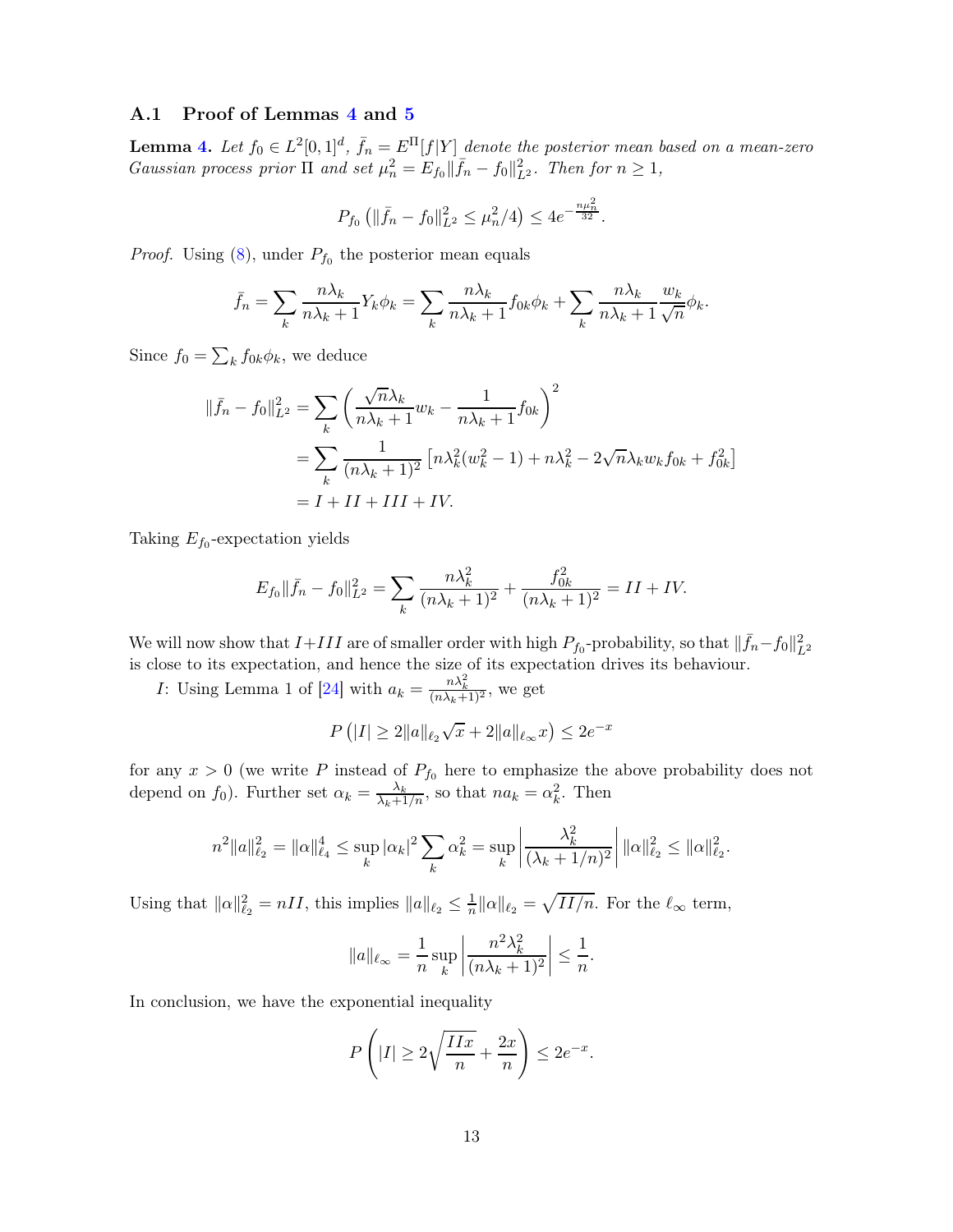III: We have  $III \sim N(0, \sum_{k=1}^{N}$  $\frac{4n\lambda_k^2 f_{0k}^2}{(n\lambda_k+1)^4}$ , whose variance is bounded by  $\frac{4}{n} \sup_k \frac{n^2\lambda_k^2}{(n\lambda_k+1)^2} \sum_k$  $\frac{f_{0k}^2}{(n\lambda_k+1)^2} \leq$ 4  $\frac{4}{n}IV$ . Thus using the standard Gaussian tail bound, for any  $x \ge 0$ ,

$$
P_{f_0}\left(|III| \ge 2\sqrt{IV/n}x\right) \le 2e^{-x^2/2},
$$

uniformly over  $f_0 \in L^2$ .

The triangle inequality gives  $|||\bar{f}_n - f_0||_{L^2}^2 - E_{f_0}||\bar{f}_n - f_0||_{L^2}^2 = |I + III| \leq |I| + |III|$ . Since for any real numbers  $a, b, P_{f_0}(|I| + |III| \ge a + b) \le P_{f_0}(\{|I| \ge a\} \cup \{|III| \ge b\}) \le$  $P_{f_0}(|I| \ge a) + P_{f_0}(|III| \ge b)$ , combining the bounds for I and III, we get

$$
\sup_{f_0 \in L^2} P_{f_0} \left( \left| \|\bar{f}_n - f_0\|_{L^2}^2 - E_{f_0} \|\bar{f}_n - f_0\|_{L^2}^2 \right| \ge 2\sqrt{\frac{IIx}{n}} + \frac{2x}{n} + \sqrt{\frac{8IVx}{n}} \right) \le 4e^{-x}
$$

for all  $x > 0$ , a non-asymptotic inequality. Using  $ab \leq (a^2 + b^2)/2$  gives  $\sqrt{8IVx/n} \leq$  $IV/2 + 4x/n$  and  $2\sqrt{IIx/n} \leq II/2 + 2x/n$ . Since  $E_{f_0} || \bar{f}_n - f_0 ||_{L^2}^2 = II + IV$ , it holds that for any  $x > 0$ ,

$$
\sup_{f_0 \in L^2} P_{f_0} \left( \left| \|\bar{f}_n - f_0\|_{L^2}^2 - E_{f_0} \|\bar{f}_n - f_0\|_{L^2}^2 \right| \ge \frac{1}{2} E_{f_0} \|\bar{f}_n - f_0\|_{L^2}^2 + \frac{8x}{n} \right) \le 4e^{-x}.
$$

Set  $x = n\mu_n^2/32$  so that  $8x/n = \mu_n^2/4$ . Then the last inequality implies that for all  $f_0 \in L^2$ ,

$$
P_{f_0}\left(\|\bar{f}_n - f_0\|_{L^2}^2 \le \frac{1}{2}E_{f_0}\|\bar{f}_n - f_0\|_{L^2}^2 - \frac{\mu_n^2}{4}\right) \le 4e^{-\frac{n\mu_n^2}{32}}.
$$

Substituting in  $\mu_n^2 = E_{f_0} || \bar{f}_n - f_0 ||_{L^2}^2$  gives the result.

**Lemma [5.](#page-8-2)** Let  $\Pi_n$  be a sequence of mean-zero Gaussian process priors. Then the corresponding posterior means  $\bar{f}_n = E^{\Pi_n}[f|Y]$  satisfy

$$
P_{f_0} \left( \| \bar{f}_n - f_0 \|_{L^2} \ge 2\gamma_n \right) \le 2\sqrt{E_{f_0} \Pi_n(f : \|f - f_0\|_{L^2} \ge \gamma_n|Y)}
$$

for any sequence  $\gamma_n$  and  $n \geq 1$ .

*Proof.* Write  $v_n = E_{f_0} \Pi_n(f : ||f - f_0||_{L^2} \ge \gamma_n|Y)$ . We may assume  $v_n < 1/4$ , otherwise the right side is greater than one and there is nothing to prove. Using Markov's inequality, the events  $A_{n,f_0} = {\Pi_n(f: ||f - f_0||_{L^2} \ge \gamma_n|Y) \le \sqrt{v_n}}$  then satisfy  $P_{f_0}(A_{n,f_0}^c) \le \sqrt{v_n}$ .

Recall that the posterior distributions  $\Pi_n(f|Y)$  are also Gaussian by conjugacy, see [\(7\)](#page-8-3). Since  $\{f \in L^2 : ||f||_{L^2} \leq \gamma_n\}$  is convex and symmetric, Anderson's inequality (e.g. [\[15](#page-21-15)], Theorem 2.4.5) implies that

$$
1 - v_n = E_{f_0} \Pi_n(f : ||f - f_0||_{L^2} \le \gamma_n |Y) \le E_{f_0} \Pi_n(f : ||f - \bar{f}_n||_{L^2} \le \gamma_n |Y).
$$

Using the same argument as above, we thus have  $P_{f_0}(B_n^c) \leq \sqrt{v_n}$  for  $B_n = {\Pi_n(f : ||f - \overline{v_n}||)}$  $\overline{f}_n||_{L^2} \geq \gamma_n|Y| \leq \sqrt{v_n}$ , so that  $P_{f_0}(A_{n,f_0} \cap B_n) \geq 1 - 2\sqrt{v_n}$ . Now on the event  $A_{n,f_0} \cap B_n$ , we have

$$
\Pi_n(f: ||f - f_0||_{L^2} \le \gamma_n, ||f - \bar{f}_n||_{L^2} \le \gamma_n|Y) \ge 1 - \Pi_n(f: ||f - f_0||_{L^2} \ge \gamma_n|Y) - \Pi_n(f: ||f - \bar{f}_n||_{L^2} \ge \gamma_n|Y) \ge 1 - 2\sqrt{v_n}.
$$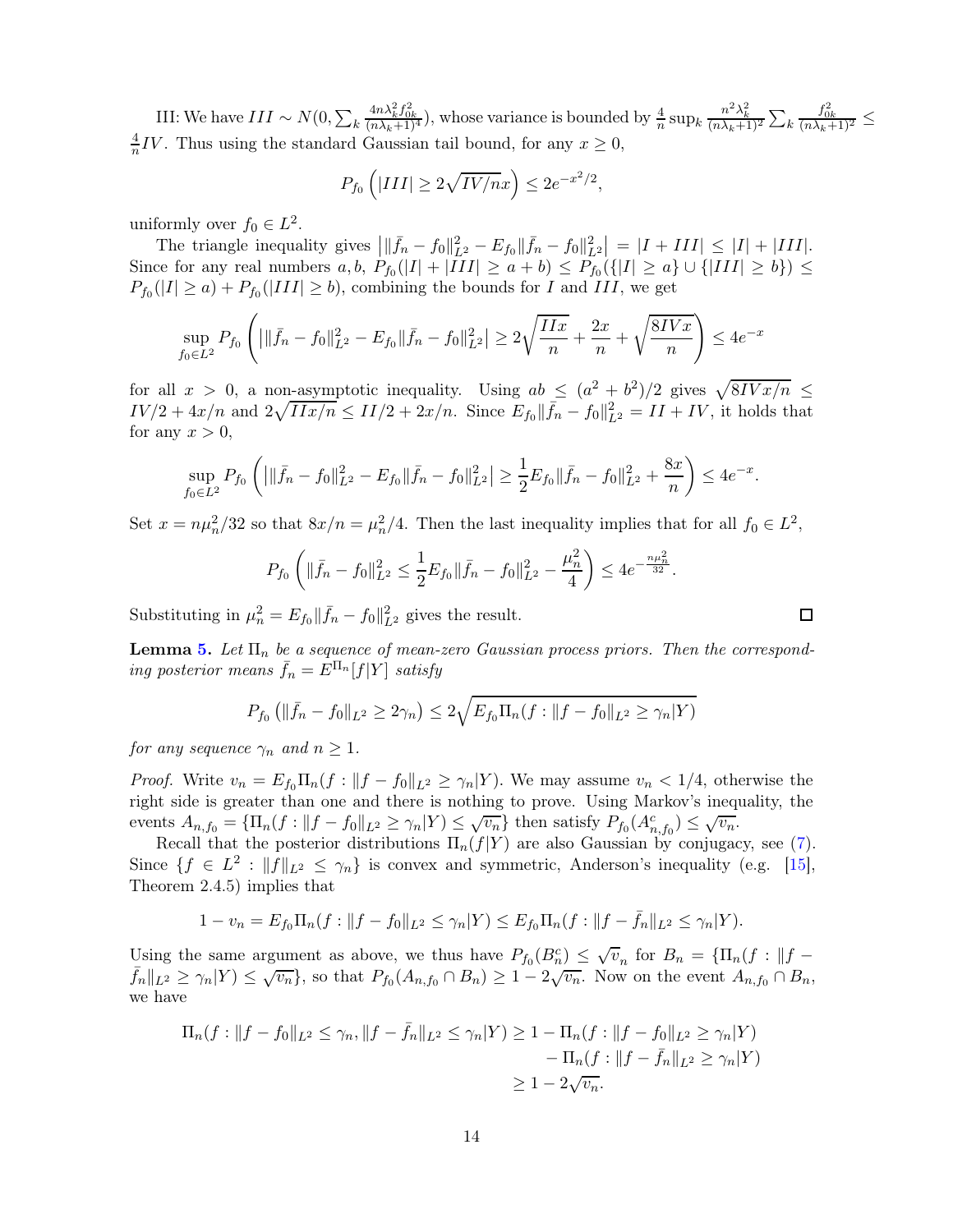The right-hand side is strictly positive for  $v_n < 1/4$  and hence so is the left posterior probability. Thus there must exist  $f \in L^2$  in the left set, in which case

$$
\|\bar{f}_n - f_0\|_{L^2} \le \|\bar{f}_n - f\|_{L^2} + \|f - f_0\|_{L^2} \le 2\gamma_n.
$$

We have thus shown that  $P_{f_0}(\|\bar{f}_n - f_0\|_{L^2} \le 2\gamma_n) \ge 1 - 2\sqrt{v_n}$  as required.

### <span id="page-14-0"></span>A.2 Proof of Theorem [3](#page-6-1)

Similar to the proof of Theorems [1](#page-4-1) and [2,](#page-5-0) we derive a lower bound for the  $L^2$ -risk of the posterior mean over a suitable subset of the class  $\mathcal{G}$ .

For a wavelet prior  $\Pi_n$  defined as in [\(4\)](#page-6-2) (with possibly *n*-dependent  $\lambda_{\gamma}$ ) and  $f_n$  the corresponding posterior mean, the conclusion of Lemma [7](#page-9-1) reads, for  $m = 1$ ,

<span id="page-14-2"></span>
$$
E_f \|\bar{f}_n - f\|_{L^2}^2 \ge \sum_{\gamma \in \Gamma^d} \langle f, \psi_\gamma \rangle_{L^2}^2 \wedge \frac{1}{n}, \qquad \text{any } f \in L^2[0, 1]^d. \tag{10}
$$

By applying Lemma 2 in [\[35\]](#page-22-9) (with  $\alpha = K = 1$ ), for a constant  $c(d, \psi) > 0$  only depending on d and the wavelet basis, letting  $j_n \in \mathbb{N}$  satisfy

$$
\frac{1}{n} \le c(d, \psi) 2^{-j_n(2+d)} \le \frac{2^{2+d}}{n}
$$

there exists for each n a Lipschitz function  $h_{j_n} : [0, d] \to [0, 1]$  with Lipschitz constant bounded by 1 such that the generalized additive function  $f_{j_n}(x_1,\ldots,x_d) := h_{j_n}(x_1 + \cdots + x_d)$  satisfies for all  $p_1, \ldots, p_d \in \{0, 1, \ldots, 2^{j_n - q - \nu} - 1\},\$ 

$$
\langle f_{j_n}, \psi_{(j_n, 2^{q+\nu}p_1), \dots, (j_n, 2^{q+\nu}p_d)} \rangle_{L^2}^2 = c(d, \psi)^2 2^{-j_n(2+d)} \ge \frac{1}{n}.
$$

Above,  $q > 0$  is such that the mother wavelet  $\psi$  is supported within  $[0, 2^q]$  and  $\nu = \lceil \log_2 d \rceil + 1$ . Noting that with our choice of  $j_n$  we have  $2^{j_n} \geq \frac{1}{2}$  $\frac{1}{2}(c(d,\psi)^2 n)^{\frac{1}{2+d}}$ , it follows from [\(10\)](#page-14-2) that

$$
E_{f_{j_n}} \|\bar{f}_n - f_{j_n}\|_{L^2}^2 \ge \sum_{\substack{p_1, \dots, p_d \in \{0, 1, \dots, 2^{j_n - q - \nu} - 1\} \\ n}} \frac{1}{n}
$$
  
=  $2^{-(qd + \nu d)} \frac{1}{n} 2^{j_n d} \ge 2^{-(q + \nu + 1)d} (c(d, \psi))^{\frac{2d}{2 + d}} n^{-\frac{2}{2 + d}}.$ 

Since  $f_{j_n} \in \mathcal{G}$ , this proves the second claim of Theorem [3.](#page-6-1) Another application of Lemma [6](#page-8-4) with  $\mathcal{F}_n = \{f_{j_n}\}\subset \mathcal{G}, \ \gamma_n^2 = 2^{-(q+\nu+1)d}(c(d,\psi))^{\frac{2d}{2+d}}n^{-\frac{2}{2+d}}$  then proves the first claim taking  $N(d,\delta) \geq 32 \log \left( \frac{5}{1-\sqrt{1}} \right)$  $1-\sqrt{1-4\delta}$  $\int \gamma_n^2$  and  $C = C(d, \psi) = 2^{-(q+\nu+1)d/2} (c(d, \psi))^{\frac{d}{2+d}}/5.$ 

# <span id="page-14-1"></span>B An alternative proof of Theorems [1](#page-4-1) and [2](#page-5-0)

As part of the proofs of Theorems [1](#page-4-1) and [2](#page-5-0) in Section [4,](#page-7-1) we directly lower bounded the  $L^2$ -risk of the posterior mean in Lemma [7.](#page-9-1) We now provide an alternative strategy to prove a lower bound via first reducing the regression setting to a one-sparse sequence model in which we can explicitly evaluate the minimax risk for linear estimators.

 $\Box$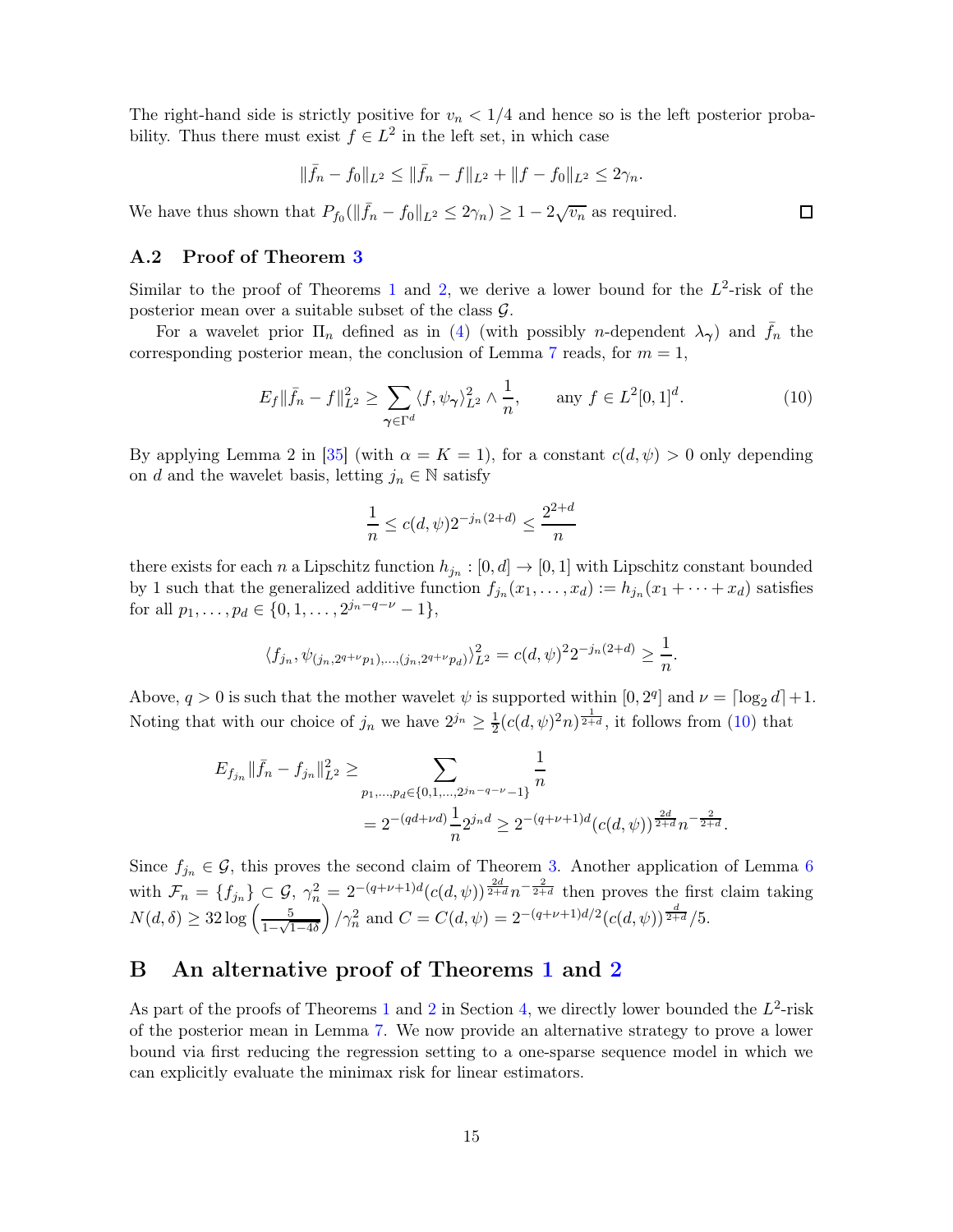#### <span id="page-15-0"></span>B.1 Reduction to a one-sparse sequence model

Consider the Gaussian white noise model [\(2\)](#page-2-3) with finite parameter space  $\mathcal{F}_n = \{f_1, \ldots, f_m\}$ ,  $m = m_n$ , satisfying

<span id="page-15-1"></span>
$$
\langle f_i, f_j \rangle_{L^2} = \delta_{ij} c_n^2, \qquad c_n > 0 \tag{11}
$$

[we will ultimately take  $f_1, \ldots, f_m \in \mathcal{G}$  as in Lemma [8,](#page-10-1) but this approach may be useful for other function classes]. Denote by  $f \in \mathcal{F}_n$  the regression function driving [\(2\)](#page-2-3) and define

<span id="page-15-3"></span>
$$
y_i := \frac{1}{c_n^2} \int_{[0,1]^d} f_i(x) dY_x = \frac{1}{c_n^2} \langle f_i, f \rangle_{L^2} + \frac{1}{\sqrt{n c_n^2}} \int_{[0,1]^d} f_i(x) dW_x,\tag{12}
$$

 $i = 1, \ldots, m$ . Further write

<span id="page-15-6"></span>
$$
\theta_i := \frac{1}{c_n^2} \langle f_i, f \rangle_{L^2}, \qquad w_i := \frac{1}{c_n} \int_{[0,1]^d} f_i(x) dW_x \stackrel{\text{iid}}{\sim} N(0, 1), \qquad \sigma_n := \frac{1}{c_n \sqrt{n}}. \tag{13}
$$

Since  $f \in \mathcal{F}_n$  in our statistical model satisfy [\(11\)](#page-15-1),  $\theta = (\theta_1, \dots, \theta_m)^T$  is a *one-sparse* vector. The present statistical model thus yields an observation from the finite Gaussian sequence model

<span id="page-15-2"></span>
$$
y_i = \theta_i + \sigma_n w_i, \qquad i = 1, \dots, m,
$$
\n<sup>(14)</sup>

with  $\theta \in \Theta_m = \{e_1, \ldots, e_m\}$  for  $e_i$  the  $i^{th}$  basis vector, that is  $e_{ij} = \delta_{ij}$ .

We now relate estimation in the full Gaussian white noise model with  $f \in \mathcal{F}_n$  with estimation in [\(14\)](#page-15-2). Since  $\theta_i = \langle f_i, f \rangle_{L^2}/c_n^2$ ,  $f_i/c_n$  are  $L^2$ -normalized and orthogonal, and  $f \in \mathcal{F}_n$  trivially lies in the linear span of  $\{f_1, \ldots, f_m\}$ , we can express the function f in terms of  $\theta = (\theta_1, \ldots, \theta_m)^T$  via

<span id="page-15-5"></span>
$$
f = \sum_{i=1}^{m} \frac{\langle f_i, f \rangle_{L^2}}{c_n} \frac{f_i}{c_n} = \sum_{i=1}^{m} \theta_i f_i.
$$

Any estimator  $\hat{\theta} = (\hat{\theta}_1, \dots, \hat{\theta}_m)^T$  for  $\theta$  thus yields a series estimator  $\hat{f}_{\hat{\theta}} = \sum_{i=1}^m \hat{\theta}_i f_i$  for  $f \in \mathcal{F}_n$ , and

$$
\|\hat{f}_{\hat{\theta}} - f\|_{L^2}^2 = \sum_{i=1}^m (\hat{\theta}_i - \theta_i)^2 \|f_i\|_{L^2}^2 = c_n^2 \sum_{i=1}^m (\hat{\theta}_i - \theta_i)^2 = c_n^2 |\hat{\theta} - \theta|^2.
$$
 (15)

We next show that in the full Gaussian white noise model with restricted parameter space  $\mathcal{F}_n$ , the risk of the posterior mean is larger than that of an estimator of the form  $\hat{f}_{\hat{\theta}}$  with  $\hat{\theta} = Ay$ a linear function of the observations  $y = (y_1, \ldots, y_m)^T$  in [\(12\)](#page-15-3).

<span id="page-15-4"></span>**Lemma 9.** Let  $\Pi_n$  be a sequence of mean-zero Gaussian process priors with corresponding posterior means  $\bar{f}_n = E^{\Pi_n}[f|Y]$ . Then there exists a matrix sequence  $A_n \in \mathbb{R}^{m \times m}$  such that for every n and every  $f \in \mathcal{F}_n = \{f_1, \ldots, f_m\}$  satisfying [\(11\)](#page-15-1),

$$
E_f \|\bar{f}_n - f\|_{L^2} \ge E_f \|\hat{f}_{A_n} - f\|_{L^2},
$$

where  $\hat{f}_{A_n} = \sum_{i=1}^m (A_n y)_i f_i$  and  $y_1, \ldots, y_m$  are defined in [\(12\)](#page-15-3).

*Proof.* Recall from [\(8\)](#page-8-5) that the posterior mean takes the form  $\bar{f}_n = \sum_{k=1}^{\infty} a_k Y_k \phi_k$ , where  $a_k = \frac{n\lambda_k}{1+n}$  $\frac{n\lambda_k}{1+n\lambda_k}$  with  $(\lambda_k)$ ,  $(\phi_k)$  the eignvalues/vectors arising in the Karhunen-Loève expansion [\(5\)](#page-7-2), and  $Y_k = \langle Y, \phi_k \rangle_{L^2}$  defined in [\(6\)](#page-7-3). We can decompose each  $\phi_k$  as

$$
\phi_k = \psi_k + g_k, \qquad \psi_k = \sum_{i=1}^m \psi_{k,i} f_i \in \text{span}\{f_1, \dots, f_m\}, \qquad g_k \perp \{f_1, \dots, f_m\}
$$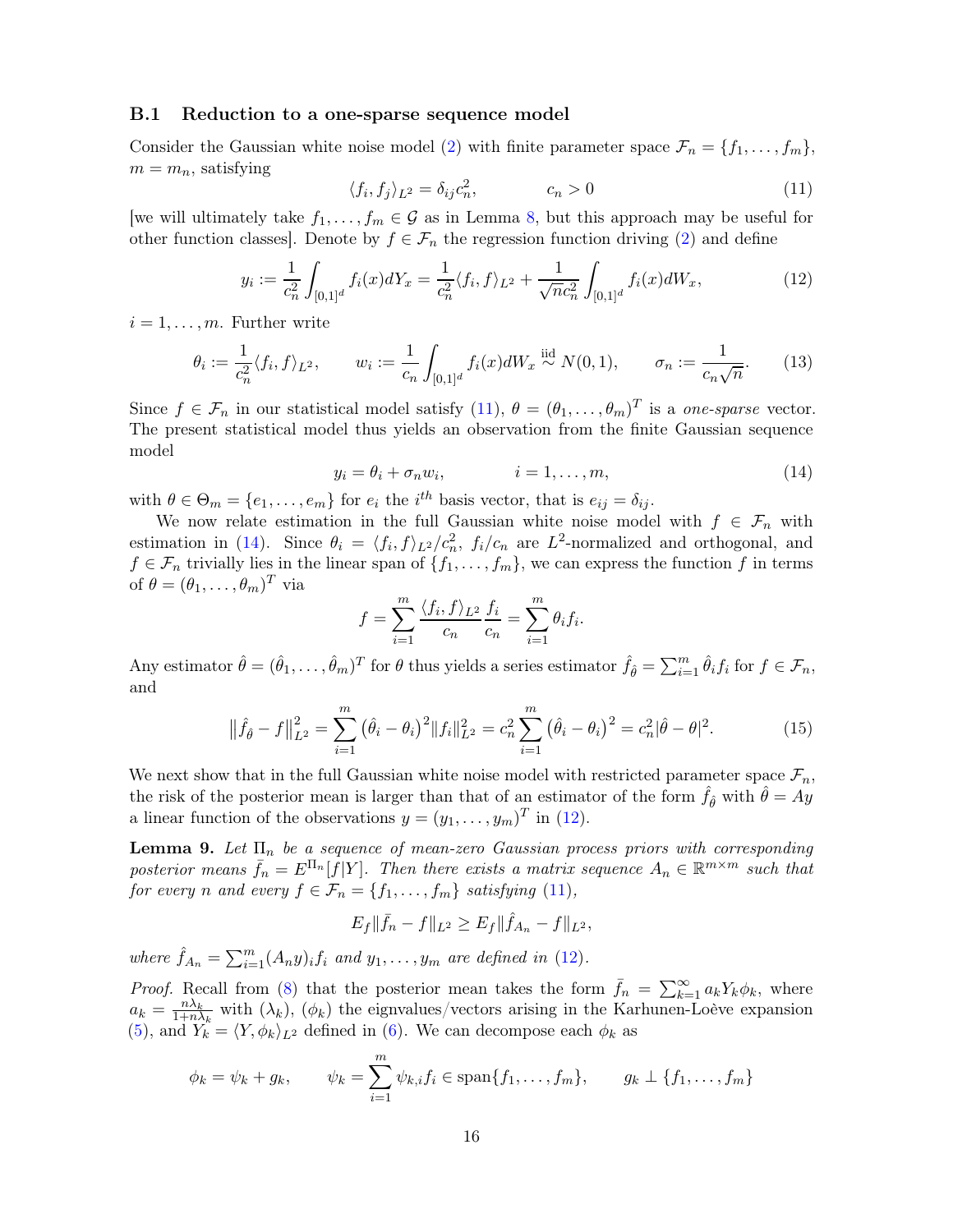using the orthogonality relation [\(11\)](#page-15-1), giving

$$
\bar{f}_n = \sum_{k=1}^{\infty} a_k \langle Y, \psi_k + g_k \rangle_{L^2} \psi_k + \sum_{k=1}^{\infty} a_k \langle Y, \psi_k + g_k \rangle_{L^2} g_k =: \bar{f}_1 + \bar{f}_2.
$$

Define the matrix  $A_n \in \mathbb{R}^{m \times m}$  by

$$
(A_n)_{ij} = c_n^2 \sum_{k=1}^{\infty} a_k \psi_{k,i} \psi_{k,j}.
$$

Using that  $\langle Y, f_j \rangle_{L^2} = c_n^2 y_j$  from [\(12\)](#page-15-3), we can rewrite

$$
\bar{f}_1 = \sum_{k=1}^{\infty} a_k \left( \sum_{j=1}^m \psi_{k,j} \langle Y, f_j \rangle_{L^2} + \langle Y, g_k \rangle_{L^2} \right) \sum_{i=1}^m \psi_{k,i} f_i
$$
  
\n
$$
= \sum_{i=1}^m \left( \sum_{j=1}^m \left[ \sum_{k=1}^\infty a_k \psi_{k,i} \psi_{k,j} \right] c_n^2 y_j + \sum_{k=1}^\infty a_k \psi_{k,i} \langle Y, g \rangle_{L^2} \right) f_i
$$
  
\n
$$
= \sum_{i=1}^m \left( (A_n y)_i + \sum_{k=1}^\infty a_k \psi_{k,i} \langle Y, g \rangle_{L^2} \right) f_i.
$$

Since  $\bar{f}_2 \perp f$  for all  $f \in \mathcal{F}_n$ ,  $||f - \bar{f}_n||_{L^2}^2 = ||f - \bar{f}_1||_{L^2}^2 + ||\bar{f}_2||_{L^2}^2 \ge ||f - \bar{f}_1||_{L^2}^2$ . Writing  $f = \sum_{i=1}^m \theta_i f_i$ , where  $\theta_i = \langle f, f_i \rangle_{L^2} / c_n^2$ , and recalling  $\langle f_i, f_j \rangle_{L^2} = \delta_{ij} c_n^2$ ,

$$
||f - \bar{f}_1||_{L^2}^2 = \left\| \sum_{i=1}^m \left( \theta_i - (A_n y)_i - \sum_{k=1}^\infty a_k \psi_{k,i} \langle Y, g_k \rangle_{L^2} \right) f_i \right\|_{L^2}^2
$$
  
=  $c_n^2 \sum_{i=1}^m \left( \theta_i - (A_n y)_i - \sum_{k=1}^\infty a_k \psi_{k,i} \langle Y, g_k \rangle_{L^2} \right)^2$ .

Using the independence between  $y_i = \langle Y, f_i \rangle_{L^2} / c_n^2$  and  $\langle Y, g_k \rangle_{L^2}$  for all  $i = 1, ..., m$  and  $k \ge 1$ , and that  $E_f \langle Y, g_k \rangle_{L^2} = 0$ , we obtain that for all  $f \in \mathcal{F}_n$ ,

$$
E_f ||f - \bar{f}_n||_{L^2}^2 \ge c_n^2 E_f \sum_{i=1}^m \left\{ (\theta_i - (A_n y)_i)^2 + \left( \sum_{k=1}^\infty a_k \psi_{k,i} \langle Y, g_k \rangle_{L^2} \right)^2 \right\}
$$
  

$$
\ge c_n^2 \sum_{i=1}^m E_f [\theta_i - (A_n y)_i]^2 = E_f ||f - \hat{f}_{A_n}||_{L^2}^2.
$$

<span id="page-16-0"></span> $\Box$ 

Using Lemma  $9$  and  $(15)$ , we thus obtain

$$
\inf_{\bar{f}_n} \max_{f \in \mathcal{F}_n} E_f \| \bar{f}_n - f \|_{L^2}^2 \ge c_n^2 \inf_{A \in \mathbb{R}^{m \times m}} \max_{\theta \in \Theta_m} |Ay - \theta|^2,\tag{16}
$$

where the infimum on the left side is over all posterior means based on mean-zero Gaussian processes. If thus suffices to lower bound the right-side, which is the minimax risk for linear estimators in the one-sparse sequence model  $(14)$ .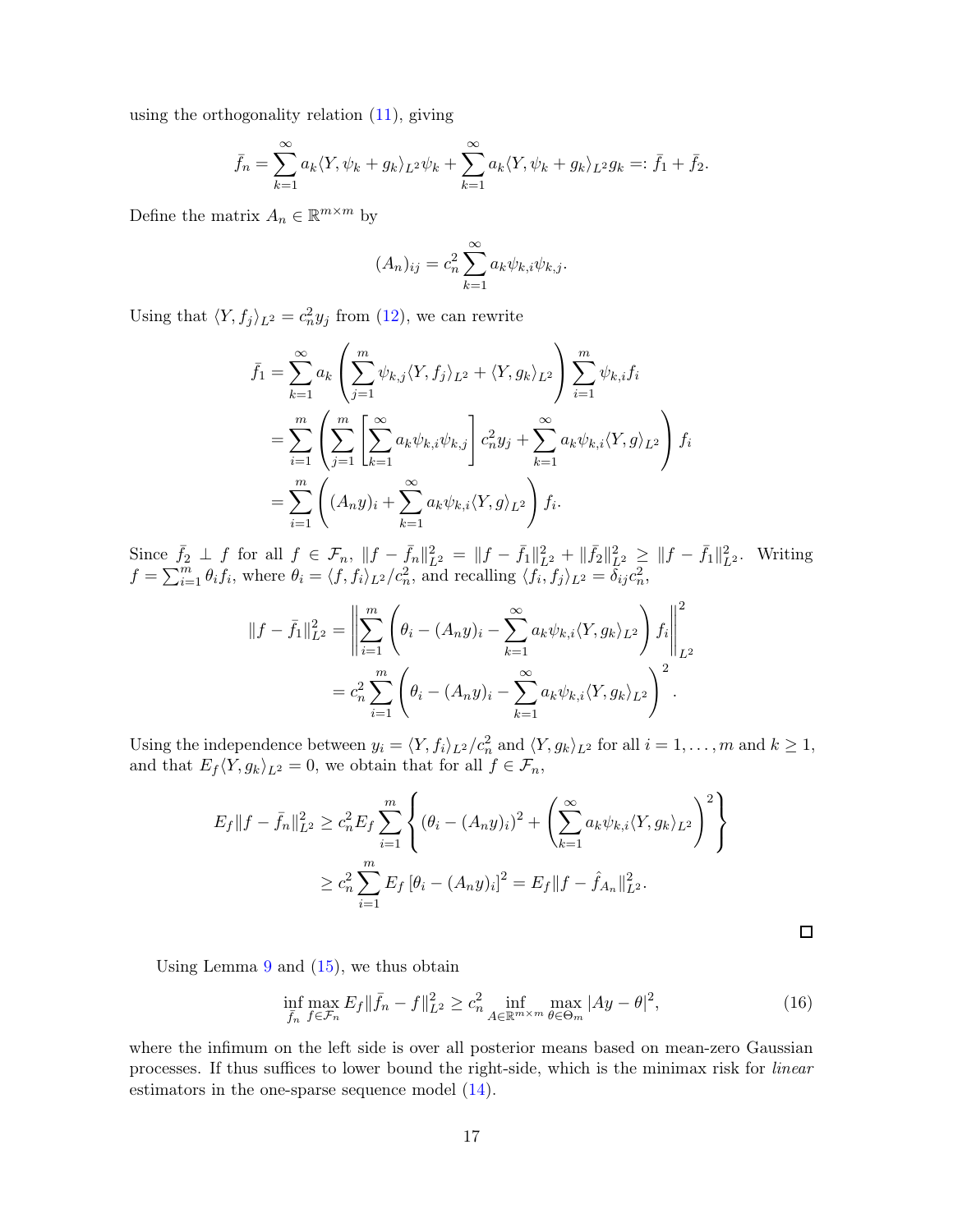## <span id="page-17-0"></span>B.2 Minimax risk for linear estimators in the one-sparse Gaussian sequence model

We now study the minimax risk for linear estimators in the one-sparse model  $(14)$  for arbitrary noise level  $\sigma_n > 0$ . Recall that  $\theta = (\theta_1, \dots, \theta_m)^T$  has exactly one non-zero coordinate, which is equal to one, so that the parameter space is  $\Theta_m = \{e_1, \ldots, e_m\}$  for  $e_i$  the  $i^{th}$  basis vector, i.e.  $e_{ij} = \delta_{ij}$ .

A *linear* estimator of  $\theta$  in model [\(14\)](#page-15-2) takes the form

$$
\hat{\theta}_A = Ay,
$$

for some matrix  $A \in \mathbb{R}^{m \times m}$  and  $y = (y_1, \ldots, y_m)^T$ . We now show that in this one-sparse model, such estimators are dominated by diagonal homogeneous linear estimators in terms of their maximal mean-squared error  $E_{\theta}|\hat{\theta}_A - \theta|^2$ , where  $|\cdot|$  denotes the usual Euclidean norm on  $\mathbb{R}^m$  and  $E_\theta$  the expectation in model [\(14\)](#page-15-2) with true parameter  $\theta$ . Hence the minimax risk for linear estimators is attained by a diagonal homogeneous linear estimator.

<span id="page-17-1"></span>**Lemma 10.** Let  $A = (a_{ij}) \in \mathbb{R}^{m \times m}$  be any matrix and let  $\bar{a}^2 = \frac{1}{m}$  $\frac{1}{m}\sum_{j=1}^m a_{jj}^2$ . Then

$$
\max_{\theta \in \Theta_m} E_{\theta} |\hat{\theta}_A - \theta|^2 \ge \max_{\theta \in \Theta_m} E_{\theta} |\hat{\theta}_{\bar{a}I_m} - \theta|^2.
$$

In particular,

$$
\inf_{A \in \mathbb{R}^{m \times m}} \max_{\theta \in \Theta_m} E_{\theta} |\hat{\theta}_A - \theta|^2 = \inf_{a \in \mathbb{R}} \max_{\theta \in \Theta_m} E_{\theta} |\hat{\theta}_{aI_m} - \theta|^2.
$$

Proof. Using the bias-variance decomposition,

$$
E_{\theta}|\hat{\theta}_{A} - \theta|^{2} = |E_{\theta}\hat{\theta}_{A} - \theta|^{2} + \text{tr}[\text{Cov}_{\theta}(\hat{\theta}_{A})]
$$
  
\n
$$
= |(A - I_{m})\theta|^{2} + \text{tr}[A\text{Cov}_{\theta}(y)A^{T}]
$$
  
\n
$$
= |(A - I_{m})\theta|^{2} + \sigma_{n}^{2}\text{tr}[AA^{T}]
$$
  
\n
$$
= \sum_{i=1}^{m} \left(\sum_{j=1}^{m} (a_{ij} - \delta_{ij})\theta_{j}\right)^{2} + \sigma_{n}^{2} \sum_{i,j=1}^{m} a_{ij}^{2},
$$

since  $Cov_{\theta}(y) = Cov_{\theta}(w) = \sigma_n^2 I_m$ . Since  $\theta \in \Theta_m = \{e_1, \ldots, e_m\}$ , let  $j^* \in \{1, \ldots, m\}$  be the index such that  $\theta = e_{j^*}$ . Then

$$
E_{\theta}|\hat{\theta}_A - \theta|^2 = \sum_{i=1}^m (a_{ij^*} - \delta_{ij^*})^2 + \sigma_n^2 \sum_{i,j=1}^m a_{ij}^2.
$$

However, applying this last expression also with  $\tilde{A} = \text{diag}(A)$ , the diagonal matrix with entries  $\tilde{a}_{ij} = a_{ij} \delta_{ij}$ , gives

$$
E_{\theta}|\hat{\theta}_{\tilde{A}} - \theta|^2 = (a_{j^*j^*} - 1)^2 + \sigma_n^2 \sum_{i=1}^m a_{ii}^2 \le E_{\theta}|\hat{\theta}_A - \theta|^2,
$$

a bound which holds for all  $\theta \in \Theta_m$ . Thus we need only consider the estimator  $\hat{\theta}_{\tilde{A}}$  with diagonal matrix  $\ddot{A}$ . Using the last display,

$$
\max_{\theta \in \Theta_m} E_{\theta} |\hat{\theta}_{\tilde{A}} - \theta|^2 = \max_{j=1,\dots,m} (a_{jj} - 1)^2 + \sigma_n^2 m \bar{a}^2.
$$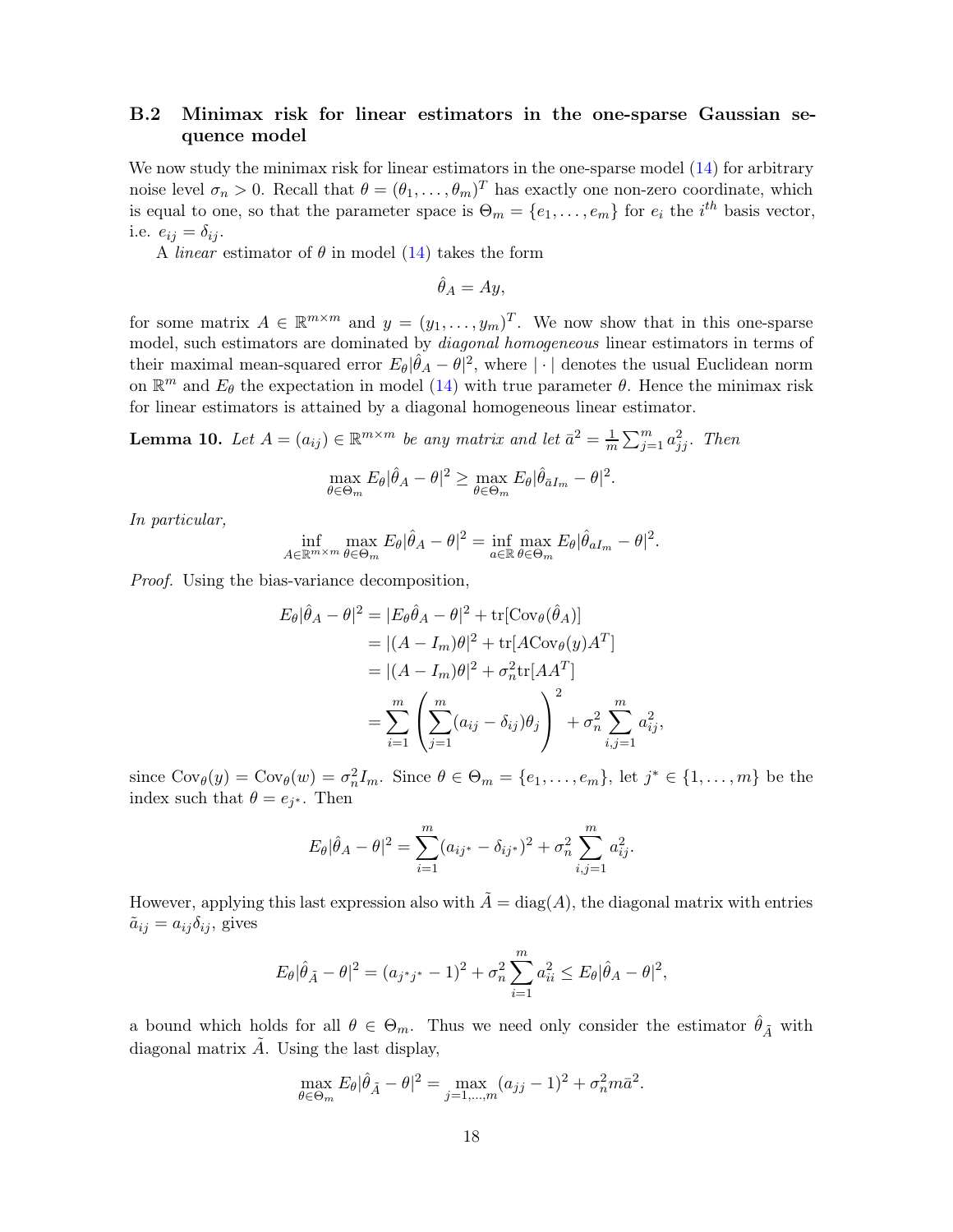Since the matrix  $\bar{a}I_m$  is also diagonal, this further yields

$$
\max_{\theta \in \Theta_m} E_{\theta} |\hat{\theta}_{\bar{a}I_m} - \theta|^2 = (\bar{a} - 1)^2 + \sigma_n^2 m \bar{a}^2,
$$

so that it is enough to show  $(\bar{a}-1)^2 \le \max_j (a_{jj}-1)^2$ . Since the function  $\varphi(x) = (\sqrt{x}-1)^2$ is convex on  $(0, \infty)$ , Jensen's inequality implies

$$
(\bar{a}-1)^2 = \left(\sqrt{\frac{1}{m}\sum_{i=1}^m a_{ii}^2} - 1\right)^2 \le \frac{1}{m}\sum_{i=1}^m (|a_{ii}| - 1)^2 \le \max_{j=1,\dots,m} (a_{jj} - 1)^2
$$

as desired.

The last lemma immediately gives the minimax risk for linear estimators in this model.

<span id="page-18-1"></span>**Lemma 11** (Linear minimax risk in the one-sparse model). Consider model [\(14\)](#page-15-2). For  $\hat{\theta}_A$  = Ay, we have

$$
\inf_{A \in \mathbb{R}^{m \times m}} \max_{\theta \in \Theta_m} E_{\theta} |\hat{\theta}_A - \theta|^2 = \frac{m\sigma_n^2}{1 + m\sigma_n^2}.
$$

*Proof.* Lemma [10](#page-17-1) implies that a linear estimator of  $\theta$  with minimal maximal risk over  $\Theta_m$ necessarily has the form  $\hat{\theta}_{aI_m} = ay$  for some  $a \in \mathbb{R}$ . For such an estimator and any  $\theta \in \Theta_m$ , the bias-variance decomposition gives

$$
E_{\theta}|\hat{\theta}_{aI_m} - \theta|^2 = (a-1)^2 + m\sigma_n^2 a^2,
$$

which can be explicitly minimized at  $a^* = \frac{1}{1 + m\sigma_n^2}$  with corresponding minimal risk

$$
E_{\theta}|\hat{\theta}_{a^*I_m} - \theta|^2 = \frac{(m\sigma_n^2)^2}{(1 + m\sigma_n^2)^2} + \frac{m\sigma_n^2}{(1 + m\sigma_n^2)^2} = \frac{m\sigma_n^2}{1 + m\sigma_n^2}.
$$

### <span id="page-18-0"></span>B.3 Proof of Theorems [1](#page-4-1) and [2](#page-5-0)

We do not keep explicit track of constants in this version of the proof, noting simply they will finally depend only on the dimension  $d$ .

*Proof of Theorems [1](#page-4-1) and [2.](#page-5-0)* Let  $r_d = \frac{1}{2(d+2)!}$ ,  $k = \lceil (r_d n)^{\frac{1}{2d+2}} \rceil$  and  $m = k^d$ . By Lemma [8,](#page-10-1) there exist orthogonal function  $f_1, \ldots, f_m \in \mathcal{G}$  with  $||f_j||_{L^2}^2 = r_d m^{-\frac{2+d}{d}}$ . Set  $\mathcal{F}_n = \{f_1, \ldots, f_n\}$ so that [\(11\)](#page-15-1) is satisfied with  $c_n^2 = r_d m^{-\frac{2+d}{d}}$ . Using [\(16\)](#page-16-0) and Lemma [11,](#page-18-1)

$$
\sup_{f_0 \in \mathcal{G}} E_f \|\bar{f}_n - f\|_{L^2}^2 \ge \max_{f \in \mathcal{F}_n} E_f \|\bar{f}_n - f\|_{L^2}^2 \ge c_n^2 \frac{m\sigma_n^2}{1 + m\sigma_n^2} = \frac{m}{n} \frac{1}{1 + m/(nc_n^2)}
$$

since  $\sigma_n^2 = \frac{1}{nc_n^2}$  by [\(13\)](#page-15-6). Since  $m = m_n$  satisfies  $\frac{m}{c_n^2 n} \simeq n^{-1+1/d} \lesssim 1$ , we deduce

$$
\max_{f \in \mathcal{F}_n} E_f \| \bar{f}_n - f \|_{L^2}^2 \gtrsim \frac{m}{n} \simeq n^{-\frac{2+d}{2+2d}},
$$

which proves Theorem [2.](#page-5-0) Theorem [1](#page-4-1) then follows by applying Lemma [6](#page-8-4) with  $\mathcal{F}_n = \{f_1, \ldots, f_m\} \subset$  $\mathcal{G}$  and  $\gamma_n^2 \simeq n^{-\frac{2+d}{2+2d}}$ .  $\Box$ 

 $\Box$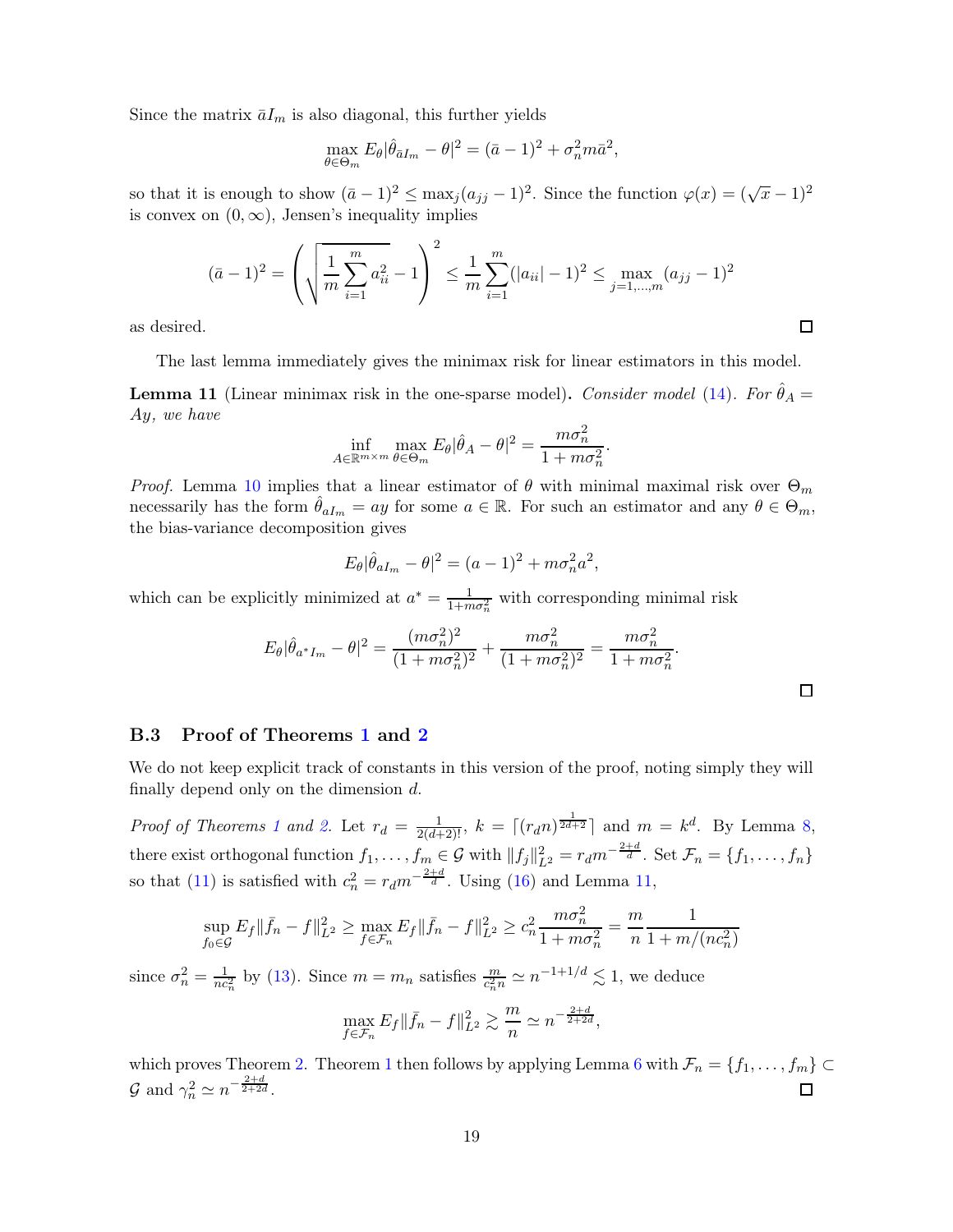# <span id="page-19-1"></span><span id="page-19-0"></span>C Background material

### C.1 Minimax estimation

Describing the large sample behavior of the smallest achievable worst case risk over all estimation procedures, minimax (estimation) rates are a standard tool to establish statistical optimality of a method. For a statistical model  $(P_{\theta}^n : \theta \in \Theta)$  with sample size n and a loss function  $\ell$ , the minimax risk is  $R_n = \inf_{\widehat{\theta}_n} \sup_{\theta \in \Theta} E_{\theta}[\ell(\theta_n, \theta)],$  where the infimum is taken over all estimators  $\theta_n$ . The minimax rate is any sequence  $(r_n)_n$  such that  $r_n \approx R_n$ . Any estimator  $\theta_n$  with  $R_n \simeq \sup_{\theta \in \Theta} E_{\theta}[\ell(\theta_n, \theta)]$  is called minimax rate optimal. By definition, the risk of minimax rate optimal estimators is at most a constant factor larger than the minimax risk  $R_n$ .

If the posterior contraction rate is  $\varepsilon_n$ , then under very weak assumptions one can find an estimator with worst case risk of the order  $\varepsilon_n$ , see Theorem 2.5 [\[13\]](#page-21-17). This in turn implies that the posterior cannot contract faster than the minimax rate.

#### <span id="page-19-2"></span>C.2 Sequence representation and posterior mean

We provide here some explanation behind the sequence representation [\(6\)](#page-7-3) of the Gaussian white noise model  $(2)$  and the derivation of the posterior distribution  $(7)$ . Recall that we can realize a random element  $f \sim \Pi$  distributed according to a GP via its series expansion [\(5\)](#page-7-2), namely

$$
f = \sum_{k=1}^{\infty} \sqrt{\lambda_k} \xi_k \phi_k, \qquad \xi_k \stackrel{\text{iid}}{\sim} N(0, 1),
$$

known as the Karhunen-Loève expansion.

The Brownian motion  $W$  in  $(2)$  can equivalently be viewed via the action of integration on test functions  $g \in L^2[0,1]^d$  through  $W_g = \int_{[0,1]^d} g(x) dW_x$ , leading to the mean-zero Gaussian process  $W = (W_g : g \in L^2[0,1]^d)$  indexed by  $L^2[0,1]^d$  with covariance  $E(W_g W_h) = \langle g, h \rangle_{L^2}$ . In this form, the Gaussian white noise model [\(2\)](#page-2-3) can be interpreted as observing the Gaussian process  $Y = (Y_g : g \in L^2[0,1]^d)$  with

$$
Y_g = \langle f, g \rangle_{L^2} + n^{-1/2} W_g, \qquad g \in L^2[0, 1]^d.
$$

It is then statistically equivalent to observe the subprocess  $(Y_k = Y_{\phi_k} : k \geq 1)$  for any orthonormal basis  $\{\phi_k : k \geq 1\}$  of  $L^2[0,1]^d$ , in particular the basis corresponding to the Karhunen-Loève expansion of the prior. The white noise model [\(2\)](#page-2-3) is thus equivalent to observing

$$
Y_k = \int_{[0,1]^d} \phi_k(x) dY_x = \langle \phi_k, f \rangle_{L^2} + \frac{1}{\sqrt{n}} \int_{[0,1]^d} \phi_k(x) dW_x =: f_k + \frac{w_k}{\sqrt{n}},
$$

for  $k = 1, 2, 3, \ldots$  and where  $w_k \stackrel{\text{iid}}{\sim} N(0, \|\phi_k\|_{L^2}^2) = N(0, 1)$ . The observations  $(Y_k : k \ge 1)$  in the last equation and the original white noise model [\(2\)](#page-2-3) are equivalent in the sense that each can be perfectly recovered from the other as we now explain. One can clearly obtain  $(Y_k)$  as in the last display from the whole trajectory  $(Y_x : x \in [0,1]^d)$  by simply computing the integrals  $(\int \phi_k(x)dY_x : k \ge 1)$ . Conversely, suppose one observes  $(Y_k : k \ge 1)$ . For any  $g \in L^2[0,1]^d$ ,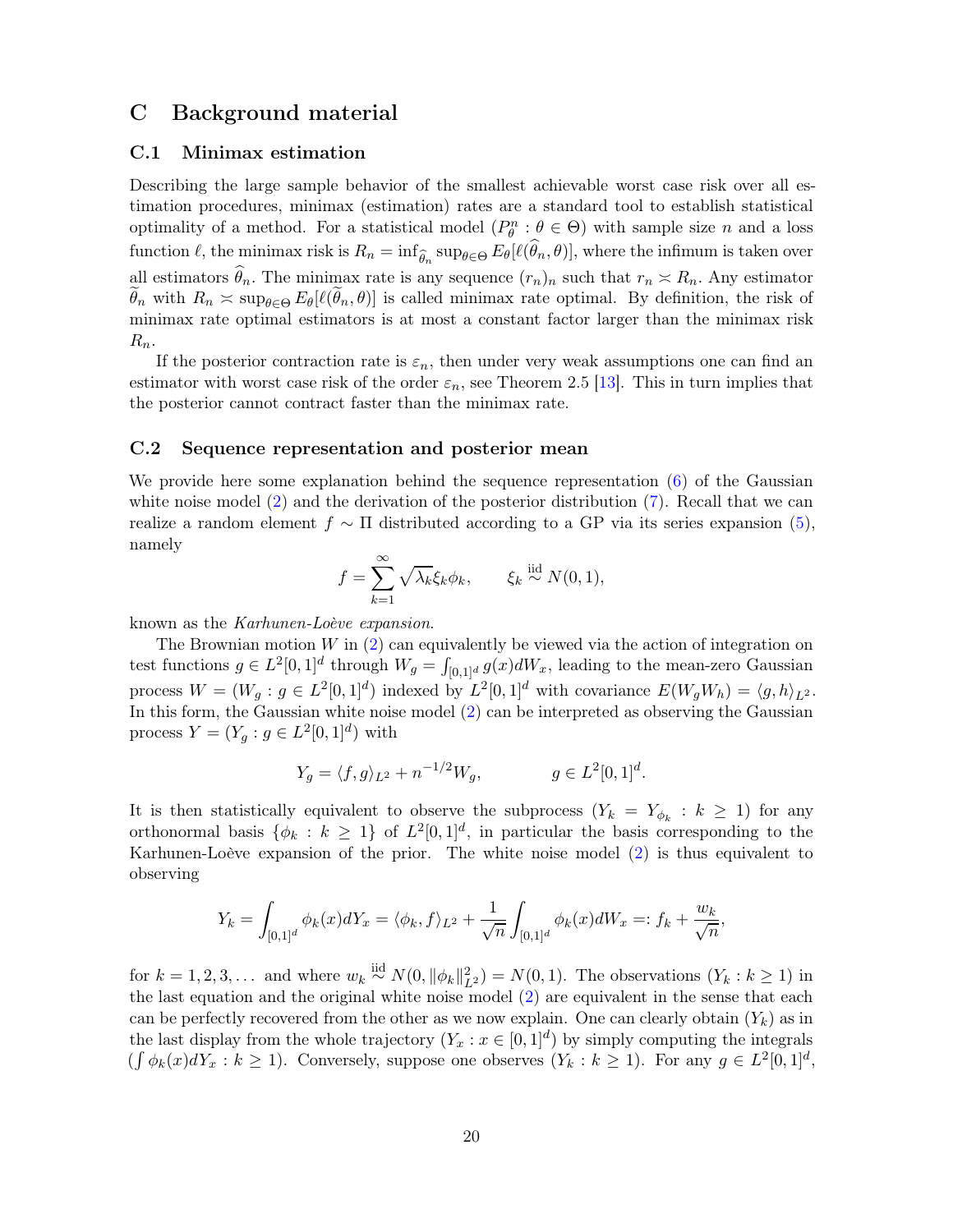one can recover  $Y_g$  in the second last display using the basis expansion  $g = \sum_k \langle g, \phi_k \rangle_{L^2} \phi_k$  via

$$
Y_g = \int g(x)dY_x = \int \sum_{k=1}^{\infty} \langle g, \phi_k \rangle_{L^2} \phi_k(x)dY_x = \sum_{k=1}^{\infty} \langle g, \phi_k \rangle_{L^2} Y_k.
$$

Since this holds for arbitrary  $g \in L^2[0,1]^d$ , one can reconstruct the process  $(Y_g : g \in L^2[0,1]^d)$ and thus the whole trajectory  $(Y_x : x \in [0,1]^d)$  as in [\(2\)](#page-2-3). This shows these two representations are equivalent, and thus we may consider either as our 'data'.

Viewing the prior  $\Pi$  through its series expansion [\(5\)](#page-7-2),  $\Pi$  can be viewed as a prior on the space of coefficients in the basis expansion of  $\{\phi_k\}$  leading to the prior distribution  $f = (f_k) \sim$  $\otimes_{k=1}^{\infty} N(0, \lambda_k)$ . Denoting by  $P_f = P_f^n$  the distribution of the sequence representation [\(6\)](#page-7-3), we have

$$
P_f = \otimes_{k=1}^{\infty} N(f_k, 1/n).
$$

Using Kakutani's product martingale theorem ([\[8\]](#page-21-18), Theorem 2.7), the measures ( $P_f$ :  $(f_k)$ )  $\ell_2$ ) are absolutely continuous with respect to  $\otimes_{k=1}^{\infty} N(0, 1/n)$  with density

$$
e^{\ell_n(f)} = \frac{dP_f}{dP_0} = \exp\left(\sqrt{n}\sum_{k=1}^{\infty} f_k Y_k - \frac{n}{2}\sum_{k=1}^{\infty} f_k^2\right) = \exp\left(\sqrt{n} \langle f, Y \rangle_{L^2} - \frac{n}{2} ||f||_{L^2}^2\right),
$$

so that  $e^{\ell_n(f)}$  and  $\ell_n(f)$  are the likelihood and log-likelihood of the model, respectively. Note that the likelihood is invariant to the choice of basis  $\{\phi_k\}$ , but the particular choice can (and will) provide a convenient representation.

Since the likelihood factorizes in terms of the coefficients  $(f_k)$ , a prior that makes the  $(f_k)$  independent as in [\(5\)](#page-7-2) will yield similar independence in the posterior. The posterior distribution is therefore conjugate and takes the form

$$
f = \sum_{k=1}^{\infty} f_k \phi_k, \qquad f_k | Y_k \sim^{ind} N \left( \frac{n \lambda_k}{n \lambda_k + 1} Y_k, \frac{\lambda_k}{n \lambda_k + 1} \right),
$$

where the exact form follows from standard one-dimensional conjugate computations for the normal likelihood  $Y_k|f_k = N(f_k, 1/n)$  with normal prior  $f_k \sim N(0, \lambda_k)$ . This gives the form of the posterior [\(7\)](#page-8-3) and its mean [\(8\)](#page-8-5).

### References

- <span id="page-20-0"></span>[1] Agapiou, S., and Wang, S. Laplace priors and spatial inhomogeneity in Bayesian inverse problems, 2021.
- <span id="page-20-3"></span>[2] AYKROYD, R. G., AND ALJOHANI, H. A Bayesian approach to wavelet-based modelling of discontinuous functions applied to inverse problems. Comm. Statist. Simulation Comput. 49, 1 (2020), 207–225.
- <span id="page-20-4"></span>[3] Bioucas-Dias, J. M. Bayesian wavelet-based image deconvolution: a GEM algorithm exploiting a class of heavy-tailed priors. IEEE Trans. Image Process. 15, 4 (2006), 937– 951.
- <span id="page-20-1"></span>[4] Castillo, I. Lower bounds for posterior rates with Gaussian process priors. Electron. J. Stat. 2 (2008), 1281–1299.
- <span id="page-20-2"></span>[5] Castillo, I., and Rousseau, J. A Bernstein–von Mises theorem for smooth functionals in semiparametric models. Ann. Statist.  $43, 6$  (2015), 2353-2383.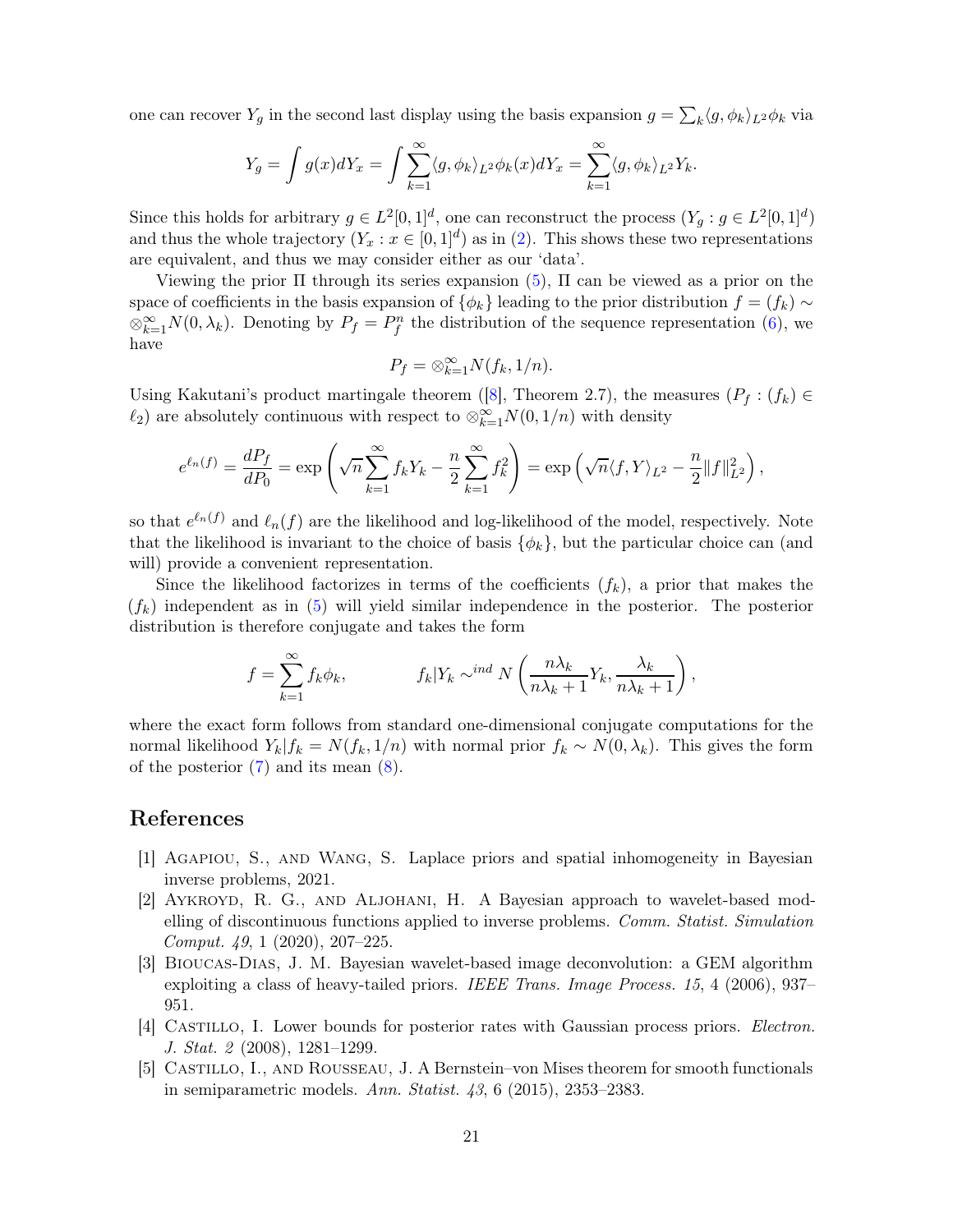- <span id="page-21-2"></span>[6] Chérief-Abdellatif, B.-E. Convergence rates of variational inference in sparse deep learning. In Proceedings of the 37th International Conference on Machine Learning (13–18 Jul 2020), vol. 119 of Proceedings of Machine Learning Research, PMLR, pp. 1831–1842.
- <span id="page-21-14"></span>[7] Cohen, A., Daubechies, I., and Vial, P. Wavelets on the interval and fast wavelet transforms. Appl. Comput. Harmon. Anal. 1, 1 (1993), 54–81.
- <span id="page-21-18"></span>[8] Da Prato, G. An introduction to infinite-dimensional analysis. Universitext. Springer-Verlag, Berlin, 2006. Revised and extended from the 2001 original by Da Prato.
- <span id="page-21-4"></span>[9] Damianou, A., and Lawrence, N. D. Deep Gaussian processes. In Proceedings of the Sixteenth International Conference on Artificial Intelligence and Statistics (29 Apr–01 May 2013), vol. 31 of Proceedings of Machine Learning Research, PMLR, pp. 207–215.
- <span id="page-21-6"></span>[10] Donoho, D. L., and Johnstone, I. M. Minimax estimation via wavelet shrinkage. Ann. Statist. 26, 3 (1998), 879–921.
- <span id="page-21-5"></span>[11] Finocchio, G., and Schmidt-Hieber, J. Posterior contraction for deep Gaussian process priors, 2021.
- <span id="page-21-0"></span>[12] FREEDMAN, D. On the Bernstein-von Mises theorem with infinite-dimensional parameters. Ann. Statist. 27, 4 (1999), 1119–1140.
- <span id="page-21-17"></span>[13] Ghosal, S., Ghosh, J. K., and van der Vaart, A. W. Convergence rates of posterior distributions. Ann. Statist. 28, 2 (2000), 500–531.
- <span id="page-21-3"></span>[14] Ghosal, S., and van der Vaart, A. W. Fundamentals of Nonparametric Bayesian Inference. Cambridge University Press, New York, 2017.
- <span id="page-21-15"></span>[15] Giné, E., and Nickl, R. Mathematical foundations of infinite-dimensional statistical models. Cambridge Series in Statistical and Probabilistic Mathematics, [40]. Cambridge University Press, New York, 2016.
- <span id="page-21-11"></span>[16] HASTIE, T. J., AND TIBSHIRANI, R. J. *Generalized additive models*, vol. 43 of Monographs on Statistics and Applied Probability. Chapman and Hall, Ltd., London, 1990.
- <span id="page-21-8"></span>[17] Hayakawa, S., and Suzuki, T. On the minimax optimality and superiority of deep neural network learning over sparse parameter spaces. Neural Networks 123 (2020), 343– 361.
- [18] Imaizumi, M., and Fukumizu, K. Deep neural networks learn non-smooth functions effectively. In The 22nd International Conference on Artificial Intelligence and Statistics, AISTATS 2019 (2019), vol. 89 of Proceedings of Machine Learning Research, PMLR, pp. 869–878.
- <span id="page-21-9"></span>[19] Imaizumi, M., and Fukumizu, K. Advantage of deep neural networks for estimating functions with singularity on hypersurfaces, 2020.
- <span id="page-21-12"></span>[20] JACOBSEN, R. D., AND  $M\varnothing$  LLER, J. Frequentist and Bayesian inference for Gaussianlog-Gaussian wavelet trees and statistical signal processing applications. Stat 6 (2017), 248–256.
- <span id="page-21-10"></span>[21] Johnstone, I. Gaussian estimation: Sequence and wavelet models. available from [https://imjohnstone.su.domains/GE\\_09\\_16\\_19.pdf](https://imjohnstone.su.domains/GE_09_16_19.pdf), 2019.
- <span id="page-21-1"></span>[22] Johnstone, I. M. High dimensional Bernstein–von Mises: simple examples. In Borrowing strength: theory powering applications—a Festschrift for Lawrence D. Brown, vol. 6 of Inst. Math. Stat. (IMS) Collect. Inst. Math. Statist., Beachwood, OH, 2010, pp. 87–98.
- <span id="page-21-7"></span>[23] KOROSTELËV, A. P., AND TSYBAKOV, A. B. Minimax theory of image reconstruction, vol. 82 of Lecture Notes in Statistics. Springer-Verlag, New York, 1993.
- <span id="page-21-16"></span>[24] Laurent, B., and Massart, P. Adaptive estimation of a quadratic functional by model selection. Ann. Statist. 28, 5 (2000), 1302–1338.
- <span id="page-21-13"></span>[25] MÜLLER, P., AND VIDAKOVIC, B., Eds. *Bayesian inference in wavelet-based models*,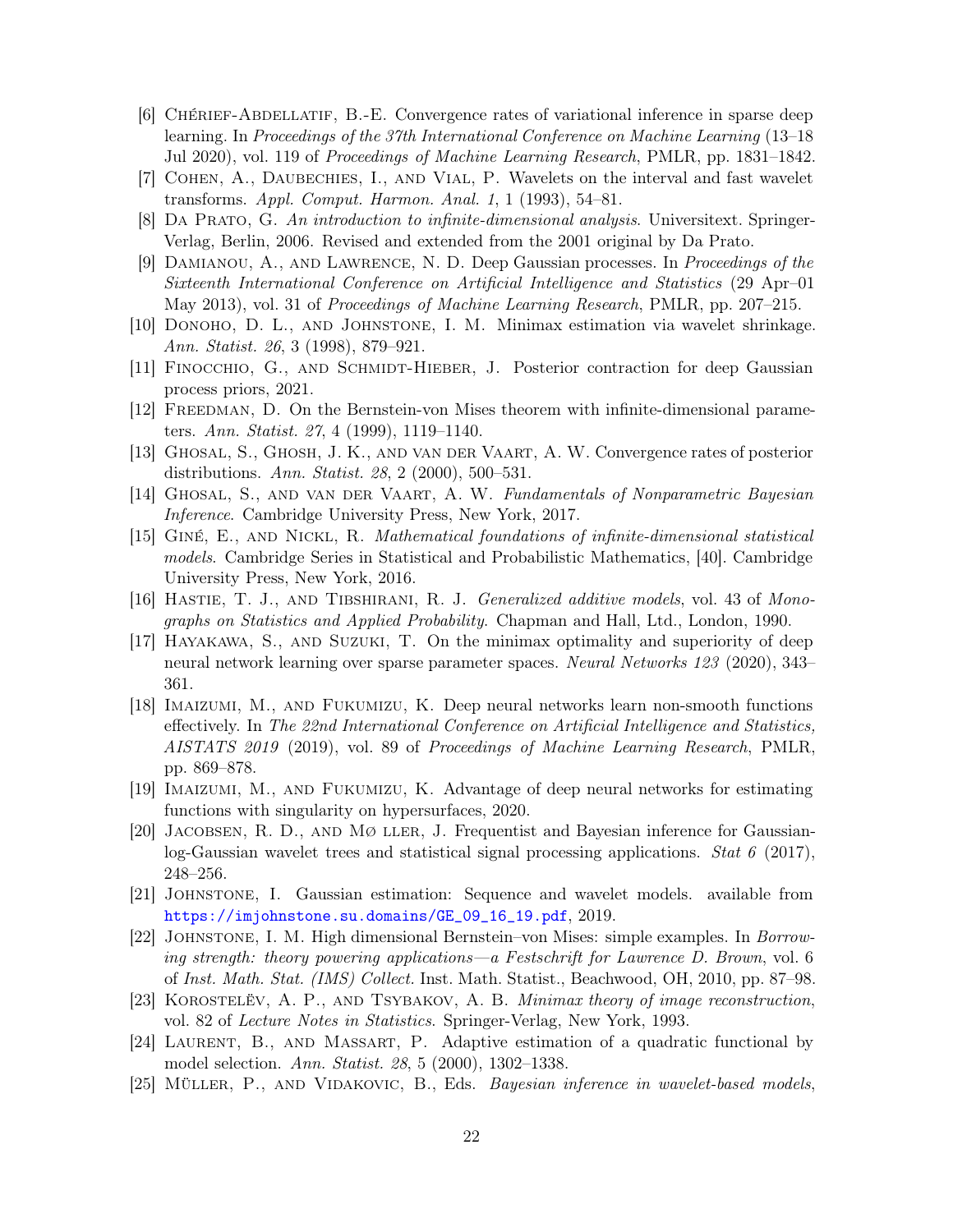vol. 141 of Lecture Notes in Statistics. Springer-Verlag, New York, 1999.

- <span id="page-22-10"></span>[26] Neal, R. M. Bayesian Learning for Neural Networks. Springer-Verlag, Berlin, Heidelberg, 1996.
- <span id="page-22-1"></span>[27] Petersen, P., and Voigtlaender, F. Optimal approximation of piecewise smooth functions using deep ReLU neural networks. Neural Networks 108 (2018), 296–330.
- <span id="page-22-5"></span>[28] Polson, N. G., and Ročková, V. Posterior concentration for sparse deep learning. In Advances in Neural Information Processing Systems (2018), pp. 930–941.
- <span id="page-22-3"></span>[29] Rasmussen, C. E., and Williams, C. K. I. Gaussian processes for machine learning. Adaptive Computation and Machine Learning. MIT Press, Cambridge, MA, 2006.
- <span id="page-22-7"></span>[30] Ray, K., Szabo, B., and Clara, G. Spike and slab variational Bayes for high dimensional logistic regression. In Advances in Neural Information Processing Systems (2020), vol. 33, Curran Associates, Inc., pp. 14423–14434.
- <span id="page-22-8"></span>[31] Ray, K., and Szabó, B. Variational Bayes for high-dimensional linear regression with sparse priors. Journal of the American Statistical Association 0, 0 (2021), 1–12.
- <span id="page-22-18"></span>[32] Ray, K., and van der Vaart, A. Semiparametric Bayesian causal inference. Ann. Statist. 48, 5 (2020), 2999–3020.
- <span id="page-22-15"></span>[33] REISS, M. Asymptotic equivalence for nonparametric regression with multivariate and random design. Ann. Statist. 36, 4 (2008), 1957–1982.
- <span id="page-22-11"></span>[34] Rockova, V., and Rousseau, J. Ideal Bayesian spatial adaptation, 2021.
- <span id="page-22-9"></span>[35] SCHMIDT-HIEBER, J. Nonparametric regression using deep neural networks with ReLU activation function. Ann. Statist. 48, 4 (2020), 1875–1897.
- <span id="page-22-2"></span>[36] SCHMIDT-HIEBER, J. The Kolmogorov–Arnold representation theorem revisited. Neural Networks 137 (2021), 119–126.
- <span id="page-22-12"></span>[37] Suzuki, T. Adaptivity of deep ReLU network for learning in Besov and mixed smooth Besov spaces: optimal rate and curse of dimensionality. In 7th International Conference on Learning Representations, ICLR 2019, New Orleans, LA, USA, May 6-9, 2019 (2019), OpenReview.net.
- <span id="page-22-13"></span>[38] Suzuki, T., and Nitanda, A. Deep learning is adaptive to intrinsic dimensionality of model smoothness in anisotropic Besov space. In Advances in Neural Information Processing Systems (2021), vol. 34, Curran Associates, Inc., pp. 3609–3621.
- <span id="page-22-4"></span>[39] Tang, J., Meng, Z., Nguyen, X., Mei, Q., and Zhang, M. Understanding the limiting factors of topic modeling via posterior contraction analysis. In Proceedings of the 31st International Conference on Machine Learning (Bejing, China, 22–24 Jun 2014), vol. 32 of Proceedings of Machine Learning Research, PMLR, pp. 190–198.
- <span id="page-22-0"></span>[40] Telgarsky, M. Benefits of depth in neural networks. In 29th Annual Conference on Learning Theory (Columbia University, New York, New York, USA, 23–26 Jun 2016), vol. 49 of Proceedings of Machine Learning Research, PMLR, pp. 1517–1539.
- <span id="page-22-14"></span>[41] Tsuji, K., and Suzuki, T. Estimation error analysis of deep learning on the regression problem on the variable exponent Besov space. Electronic Journal of Statistics 15, 1  $(2021), 1869 - 1908.$
- <span id="page-22-17"></span>[42] van der Vaart, A. W. Asymptotic statistics, vol. 3 of Cambridge Series in Statistical and Probabilistic Mathematics. Cambridge University Press, Cambridge, 1998.
- <span id="page-22-16"></span>[43] van der Vaart, A. W., and van Zanten, J. H. Rates of contraction of posterior distributions based on Gaussian process priors. Ann. Statist. 36, 3 (2008), 1435–1463.
- <span id="page-22-19"></span>[44] Vänskä, S., Lassas, M., and Siltanen, S. Statistical X-ray tomography using empirical Besov priors. Int. J. Tomogr. Stat. 11, S09 (2009), 3–32.
- <span id="page-22-6"></span>[45] Wang, Y., and Blei, D. Variational Bayes under model misspecification. In Advances